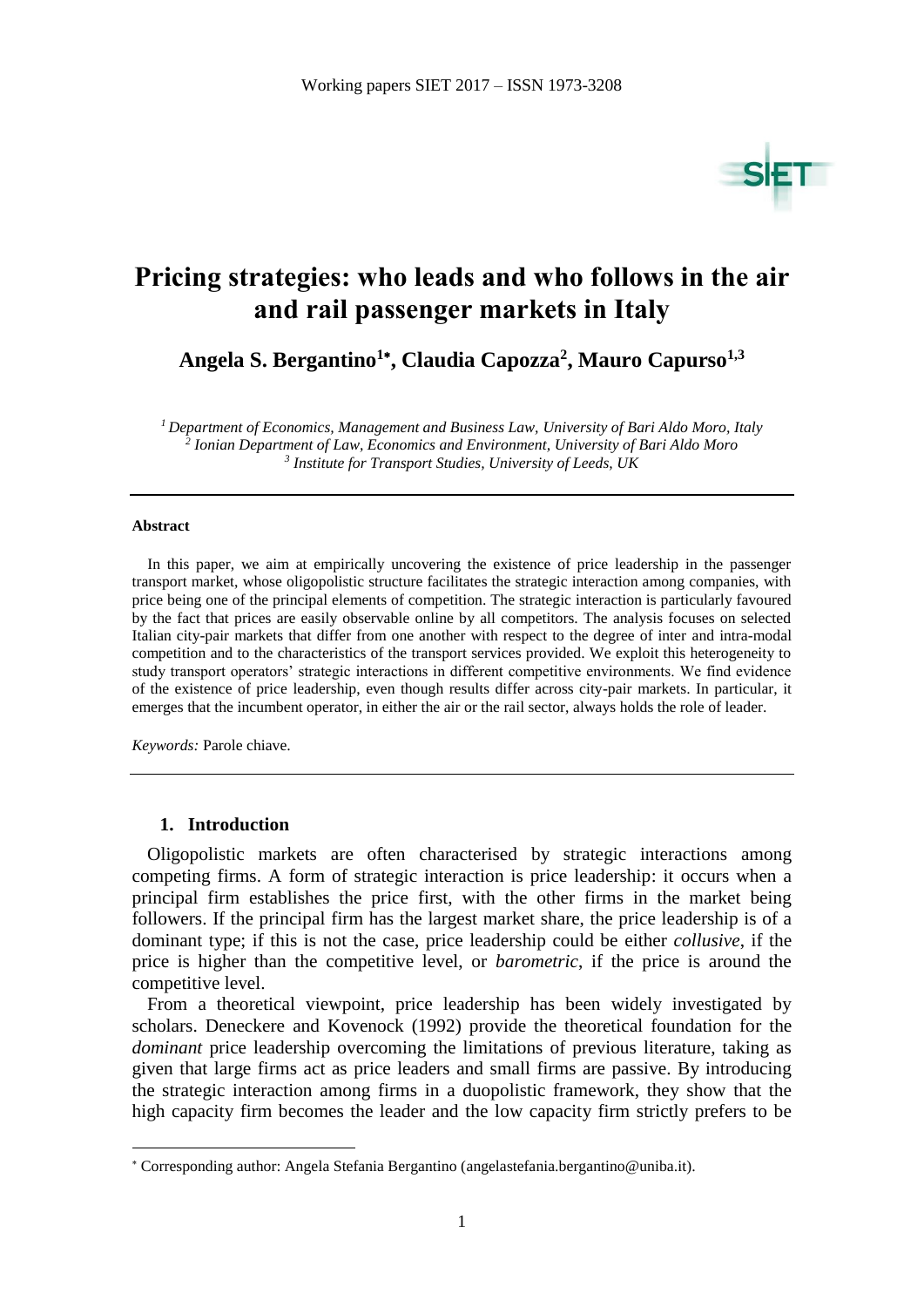the follower. Cooper (1997) develops a model for the *barometric* price leadership, showing that under asymmetric information, the informed firm play the role of leader. From Rotemberg and Saloner (1990), some contributions demonstrate that price leadership facilitates collusion because a price increase serves as signal to the other firms to raise their prices (see, also, Ishibashi, 2008). Mouraviev and Rey (2011) prove that price leadership enhances the sustainability of collusion by making easier to punish deviations by the leader. Maskin and Tirole (1988), in a seminal paper later extended by Eckert (2003) and Noel (2008), show that, in equilibrium, the strategic interaction can generate the Edgeworth price cycle. Starting from a price higher than the marginal cost, firms sequentially undercut each other prices to increase their market share. The undercutting continues until the price lowers to the marginal cost. At this point, one firm increases its price and the other firm certainly follows the price rise. When the price is restored to a high level, a new phase of undercutting starts again.

While theoretical evidence on price leadership abounds, the empirical evidence is relatively limited, and tries to prove the existence of price leadership in the observed market. Most empirical papers on price leadership concentrate on the gasoline market for testing the Edgeworth price cycle theory. Noel (2007) and Atkinson (2009) provide some evidence of price leadership in the price restoring phase. More recently, Lewis (2012) performs a comprehensive analysis including 52 cities in the United States. His results reveal a great deal of both within and across market price coordination and price leadership in the gasoline market. Seaton and Waterson (2013) propose a narrow definition of price leadership, occurring when a price change by the leader is followed in a short period by the other firm, which makes a price change of the same monetary amount on the same product. They test this definition of price leadership using data on prices for two key players in the British supermarkets industry. They find considerable evidence of price leadership and, specifically, they observe more leadership in price reduction than in price rise.

This paper contributes to this strand of research. We empirically investigate the price leadership in the passenger transport market, whose oligopolistic structure facilitates strategic interactions among firms. To the best of our knowledge, the passenger transport market has never been explored with this purpose.

Strategic interactions in this market seem particularly favoured by the fact that prices are easily observable online by all competitors. By reducing information asymmetries, the price turns out to be a more important determinant during transactions, even when products and services are not completely homogeneous.

In this paper, we explore the Italian passenger transport market, a meaningful case study since both the air and the rail transport are fully liberalised, and, on some citypairs, competition occurs both within and between modes. For the empirical analysis, we selected three of these city-pairs, namely Rome-Bari, Rome-Milan, and Rome-Venice. Each city-pair shows some distinctive features, with respect to the transport companies and the service provided, leading to different competitive environments. This heterogeneity enables us to study the strategic interactions in price setting, and thus the existence of a *leader-follower* relationship, under different competitive conditions. Moreover, we aim at ascertaining whether the *leader-follower* relationship changes or emerges during peak hours, when demand is thicker. Indeed, the increased demand of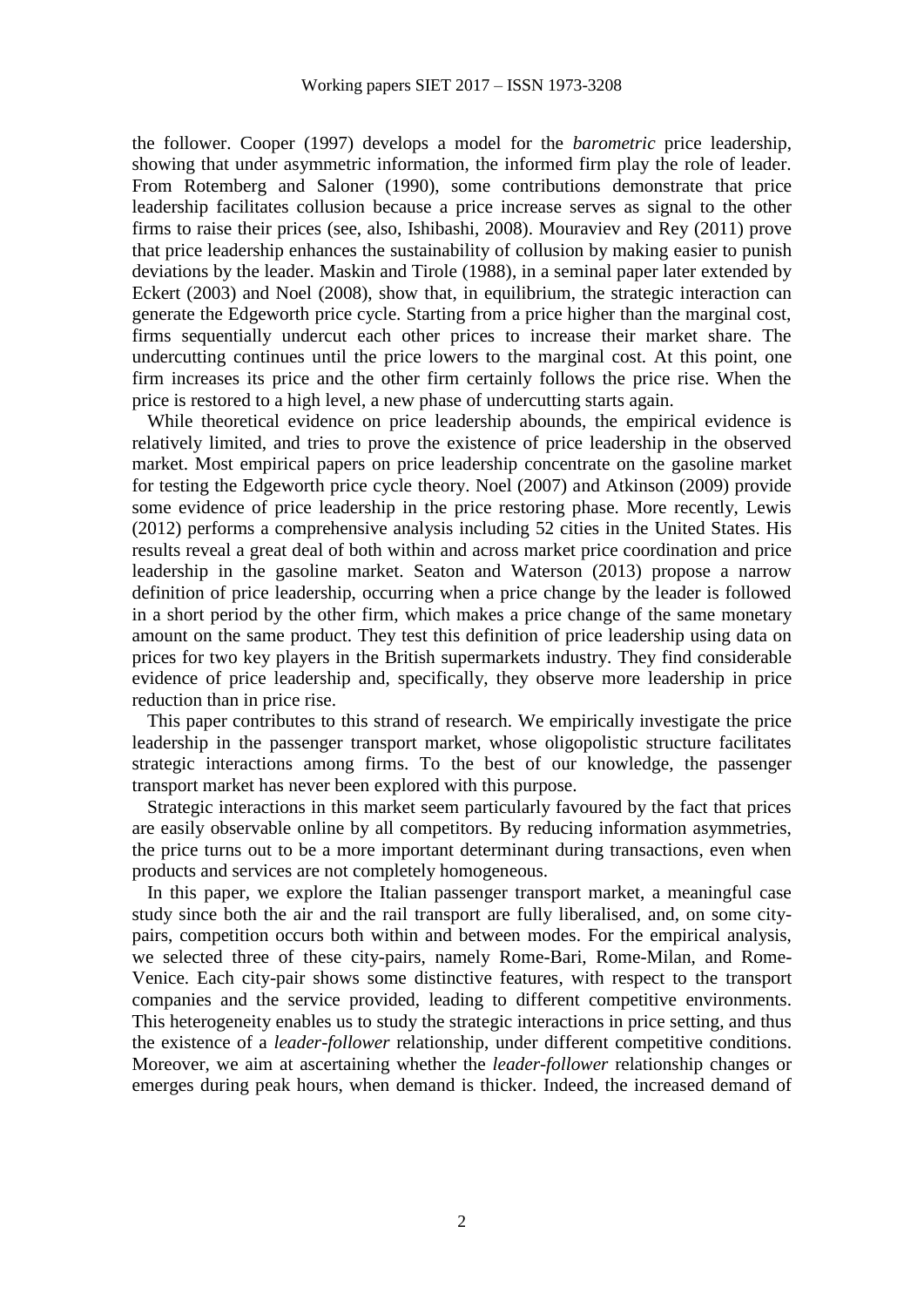transport services during peak hours certainly leads transport companies to adapt their pricing,<sup>1</sup> but it might also modify the strategic interaction among competing companies.

The database we construct is unique and not replicable. One-way fares have been collected from transport companies' websites by simulating the purchase of tickets, starting from 30 days prior to departure, for 379 combinations of airline and railway services operated from November 2015 to June 2016 on the three city-pairs. To identify possible *leader-follower* relationships, panel vector auto-regressive models (PVAR) are estimated. The Granger (1969) test would allow us to uncover any causal relations among daily percentage changes of fares of *all* transport companies (both airlines and railway companies), in each of the observed city-pair markets.

The remainder of the paper is as follows. In Section 2 we describe the city-pair markets under investigation. The literature on pricing strategies in the passenger transport market is surveyed in Section 3. In Section 4 we describe the data collection, while in Section 5 we illustrate the empirical model constructed for the analysis of price leadership. In section 6 we show the results, and finally, in section 7 we draw some conclusions.

### **2. The Italian city-pair markets**

1

In Italy, the passenger transport market appears to be rather competitive. Across citypairs, we can observe competition between airlines, competition between railway companies, and competition between airlines *and* railway companies (i.e., intermodal competition). There is a good number of airlines, with Alitalia being the incumbent and (still) monopolist on some city-pairs. However, what makes the Italian passenger transport market more interesting is the presence of a mature, on-track, competition in the high-speed rail (HSR) market since 2012. While competition between airlines is quite common worldwide, competition between railways is certainly not.<sup>2</sup>

Following the liberalisation process of the railway sector in Europe, Italy has opened up competition in the high-speed domestic transport to any licensed operator and, currently, it is the only country where *two* companies provide high-speed rail (HSR) services on some city-pairs (Bergantino, 2015 and 2017).<sup>3</sup> The private company Nuovo Trasporto Viaggiatori (NTV) has entered the market in 2012. It began providing HSR services on the Rome-Milan corridor in direct competition with Trenitalia, the incumbent state-owned company. In later years NTV entered other city-pair markets, but it has limited its activity only to the HSR segment.

The development of the HSR network over the past decades and the recent entry of NTV have fostered the intermodal competition between airlines and railway companies. Indeed, flights and train rides are considered substitutes when the total travelling time (pure travelling time plus access/egress time) is quite similar, preferably less than 4 hours, and the distance from origin to destination is between 200 and 800 km (Button,

<sup>&</sup>lt;sup>1</sup> The intertemporal dynamics in the pricing of airline and train companies with the approximation of the departure date has been widely demonstrated (Gaggero and Piga, 2010; Alderighi and Piga, 2010; Bergantino and Capozza, 2015a, 2015b; Bergantino et al. 2015).

<sup>&</sup>lt;sup>2</sup> See Bergantino (2015) for a detailed discussion on the changes that the European railway market has undergone in the recent decades.

<sup>&</sup>lt;sup>3</sup> After a series of legislative initiatives by the European Commission to achieve the gradual liberalisation and market-opening process, the  $3<sup>rd</sup>$  railway package led to the complete open access for international passenger operators.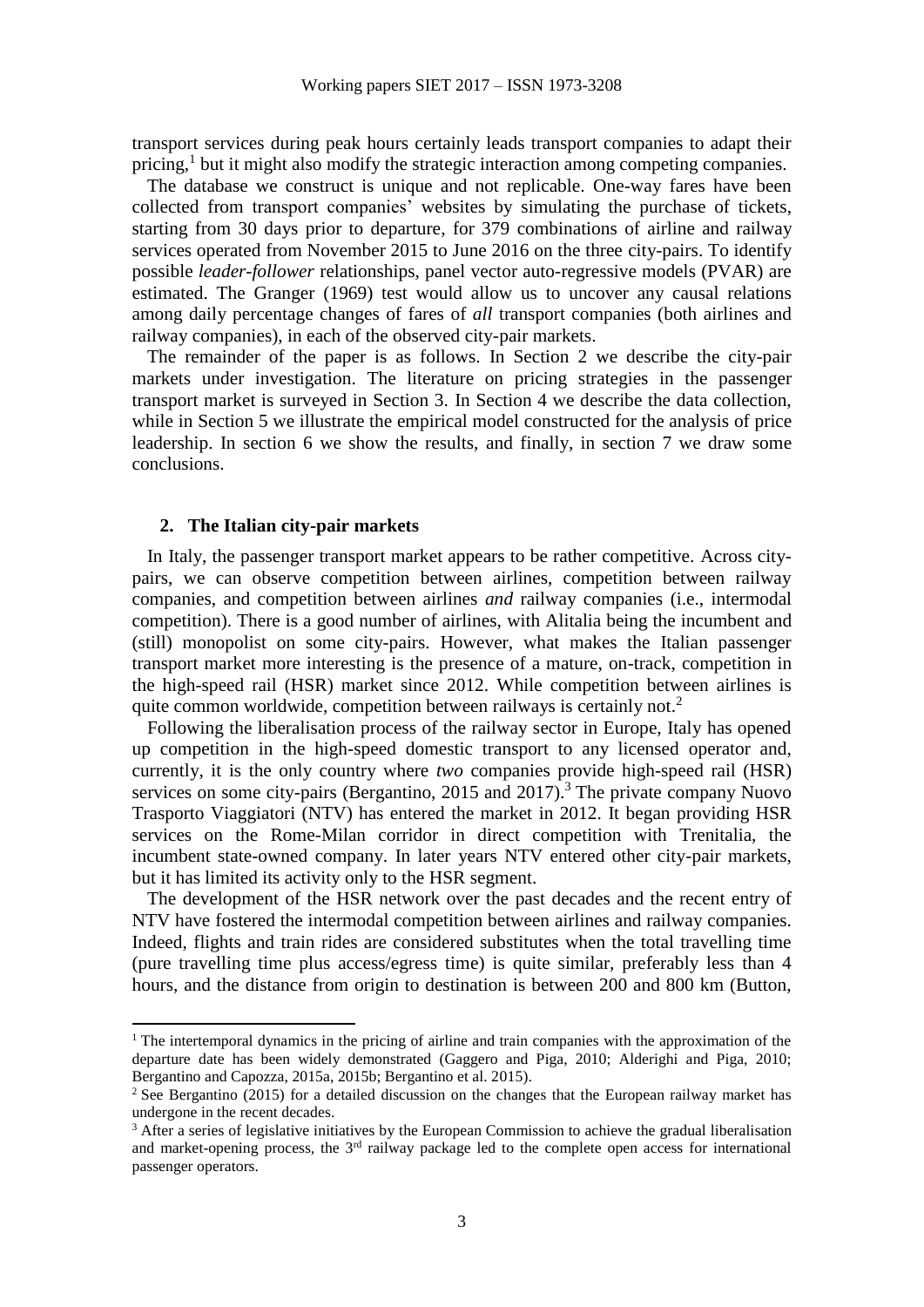2012). Therefore, on short-medium haul city-pairs connected with HSR, a strong intermodal competition might take place. However, in Italy the railway network is not equally developed on the territory. HSR services are provided by Trenitalia and NTV in the north-central Italy. The southern Italy is mostly served by Trenitalia, that provides high-capacity services (HC), which are faster than conventional services but are not high speed services.

The combination of all these elements results in different competitive environments across city-pair markets. This heterogeneity can be exploited for studying the strategic interaction in price setting, and thus the existence of *leader-follower* relationships, under different market conditions. Moreover, we can understand whether the strategic interaction occurs only within airlines and only within railway companies or, instead, if it also occurs between airlines and railway companies.

We focus the empirical analysis on three selected city-pairs, namely Rome-Bari, Rome-Milan, and Rome-Venice, exhibiting different competitive environments. For each city-pair market, we report in Table 1 the companies providing transport services together with the average *in-vehicle* travelling time.

|               |               | Airline companies | Railway companies |                   |               |
|---------------|---------------|-------------------|-------------------|-------------------|---------------|
| City-pair     | Alitalia      | Ryanair           | EasyJet           | <i>Trenitalia</i> | NTV           |
| Rome - Bari   | $1h$ 05 $min$ | $1h_5$ min        |                   | $4h$ 02 $min$     |               |
| Bari - Rome   | 1h2min        | $1h_5$ min        |                   | $4h$ 04 $min$     |               |
| Rome - Venice | $1h$ 03 $min$ |                   |                   | 3h 38min          | $3h$ 43 $min$ |
| Venice Rome   | $1h$ 04 $min$ |                   |                   | $3h$ 40 $min$     | $3h$ 41 $min$ |
| Rome - Milan  | 1h10min       |                   | $1h$ 20 $min$     | $3h$ 07 min       | $3h$ 13 $min$ |
| Milan - Rome  | 1h10min       |                   | $1h$ $20min$      | 3h11min           | 3h 08min      |

Table 1. Average in-vehicle travelling time.

Source: Authors' elaboration on data available on companies' websites.

The Rome-Milan city-pair market has the greatest number of companies, two airlines (Alitalia and EasyJet) and two railway operators (Trenitalia and NTV). Moreover, the total travelling time of air and rail transport basically matches, given that about two hours should be added to the *in-flight* travelling time to account for the access/egress time.

On the Rome-Bari city-pair market there are two airlines, Alitalia and Ryanair, flying on the same origin-destination (i.e., the same airports) and one railway company, Trenitalia. However, the total travelling time does not perfectly match between the two transport modes, since Trenitalia provides HC services (not high-speed). Instead, on the Rome-Venice city-pair market there is only Alitalia and two railway companies, Trenitalia and NTV. In this case, the total travelling time of air and rail transport is very similar.

Overall, the Rome-Bari is the city-pair market that exhibits the relatively milder intermodal competition, and by this it can be considered as the less competitive one. Using the same reasoning, the Rome-Venice city-pair market show more competition. Although there is only one airline flying, there are two railway companies that directly link the two city-centres with a totalling time that equals that of the air service. Finally, the Rome-Milan city-pair market is the most competitive since it has the largest number of companies, airlines and railway companies, whose total travel times perfectly match.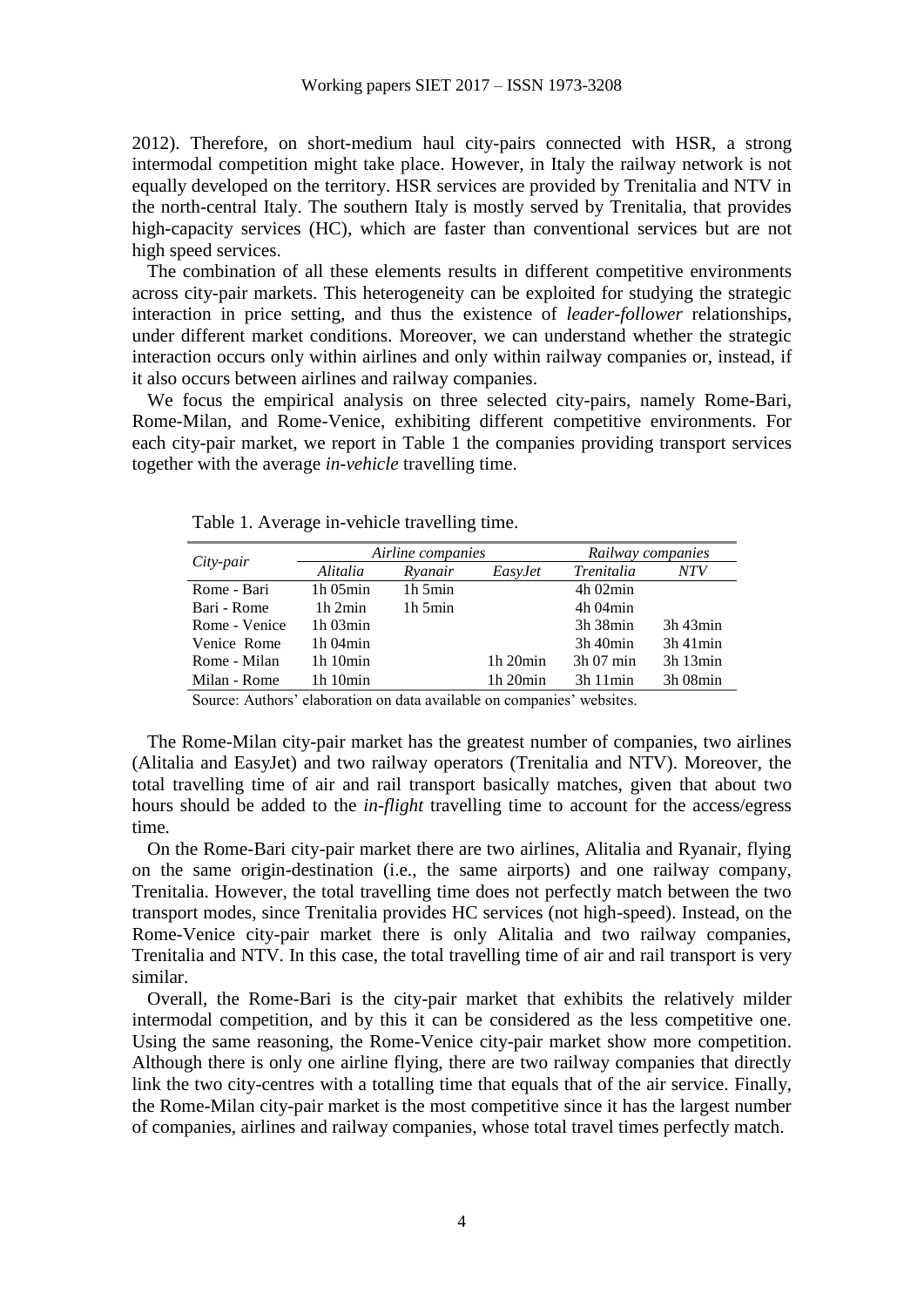In Table 2 we report some statistics on the daily number of transport services provided by each company on the observed city-pairs in the period under investigation (November 2015 to June 2016), and indications on aircrafts' and trains' capacity.

Alitalia and Trenitalia, the incumbent companies in the air and in the rail sector respectively, show a greater average daily frequency compared to other companies in their specific transport sector. The same companies have also the greater capacity in terms of the number of seats. Considering the discussion in the previous section, Alitalia and Trenitalia might be considered the potential leaders in the observed city-pair markets.

|             |      | Alitalia              |         | Ryanair          |       | EasyJet   |         | Trenitalia              |         | <b>NTV</b> |       |
|-------------|------|-----------------------|---------|------------------|-------|-----------|---------|-------------------------|---------|------------|-------|
| City-pair   |      | Daily                 | Seats   | Daily            | Seats | Daily     | Seats   | Daily                   | Seats   | Daily      | Seats |
| Rome-Bari   | Mean | <i>frequency</i><br>5 |         | frequency<br>2.2 |       | frequency |         | <i>frequency</i><br>3.5 |         | frequency  |       |
|             |      |                       |         |                  |       |           |         |                         |         |            |       |
|             | Min  | 4                     | 138-200 | 1                | 189   |           |         | 3                       | 489     |            |       |
|             | Max  | 6                     |         | 3                |       |           |         | 4                       |         |            |       |
| Bari-Rome   | Mean | 4.7                   |         | 2.2              |       |           |         | 3.6                     |         |            |       |
|             | Min  | 4                     | 138-200 | 1                | 189   |           |         | 3                       | 489     |            |       |
|             | Max  | 5                     |         | 3                |       |           |         | 4                       |         |            |       |
| Rome-Venice | Mean | 6.4                   |         |                  |       |           |         | 20.2                    |         | 3.8        |       |
|             | Min  | 4                     | 138-200 |                  |       |           |         | 18                      | 432-600 | 3          | 460   |
|             | Max  | 7                     |         |                  |       |           |         | 23                      |         | 5          |       |
| Venice-Rome | Mean | 6.1                   |         |                  |       |           |         | 18.5                    |         | 3.7        |       |
|             | Min  | 5                     | 138-200 |                  |       |           |         | 17                      | 432-600 | 3          | 460   |
|             | Max  | 7                     |         |                  |       |           |         | 21                      |         | 4          |       |
| Rome-Milan  | Mean | 25.2                  |         |                  |       | 1.8       |         | 44.7                    |         | 16.8       |       |
|             | Min  | 16                    | 138-200 |                  |       |           | 156-180 | 43                      | 500-600 | 13         | 460   |
|             | Max  | 28                    |         |                  |       | 2         |         | 48                      |         | 20         |       |
| Milan-Rome  | Mean | 24.9                  |         |                  |       | 1.8       |         | 45.3                    |         | 17.2       |       |
|             | Min  | 12                    | 138-200 |                  |       |           | 156-180 | 44                      | 500-600 | 16         | 460   |
|             | Max  | 27                    |         |                  |       | 2         |         | 48                      |         | 18         |       |

Table 2. Daily frequency and number of seats.

Source: Authors' elaboration on data available on companies' websites.

#### **3. Literature review**

In this section we discuss the empirical literature on pricing behaviour in the passenger transport market, started by Borenstein (1989) for the airline industry. Considering US routes, Borenstein (1989) shows that the ability of raising fares by an airline company is strongly influenced by the market share held both at route-level and at airport level. Consistent results are found on European markets (Bachis and Piga, 2007 and Gaggero and Piga, 2010), where fares appear to be higher in more concentrated markets. Brueckner et al. (2013) provide a comprehensive analysis on the effect of competition on airline fares in domestic US markets, finding that competition has a downward impact of fares and, to a greater extent, the competition from low-cost airlines.

A related strand of research focuses on price discrimination. Early papers by Borenstein and Rose (1994) and Stavins (2001) on the US industry find strong empirical evidences about the use of price discrimination strategies by airlines, particularly in the most competitive markets. Recent works exploring the inter-temporal price discrimination show that fares follow a non-monotonic path over the booking day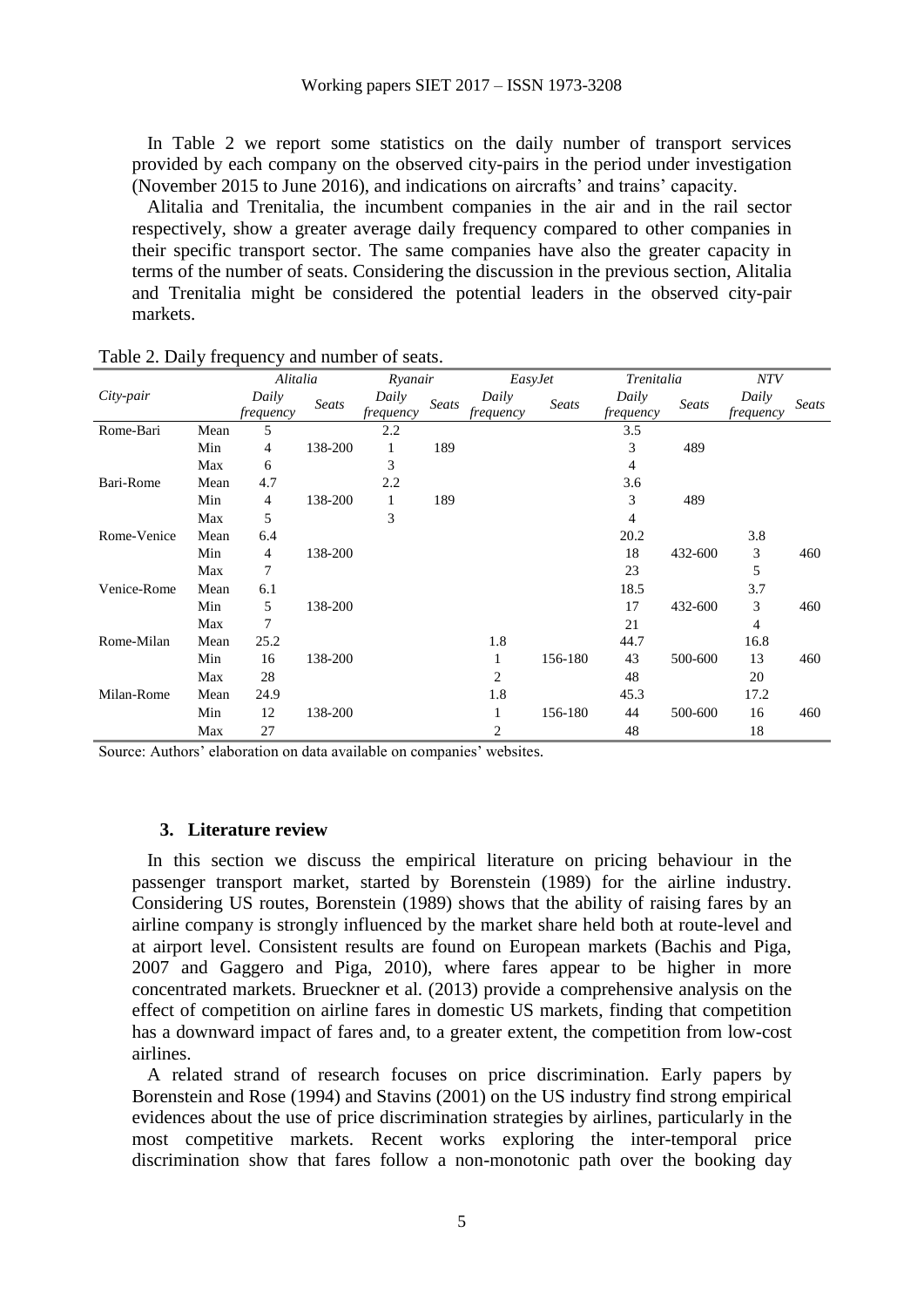(Alderighi and Piga, 2010 and Bergantino and Capozza, 2015a). Also, Gaggero and Piga (2011) find that inter-temporal price discrimination is applied more in less competitive markets by airlines on Ireland-UK routes, whereas Bergantino and Capozza (2015a) reach the opposite result on Italian domestic routes.

As HSR services become more widely available all over the world and are perceived as a closer substitute to the air transport, their competitive pressure on airlines increases. Therefore, the research scope on pricing behaviour has been enlarged, considering also the effects of inter-modal competition on airline and railway fares.

Bergantino et al. (2015) find that airlines significantly reduce fares on the Rome-Milan line when flights are in direct competition with HSR services. Moreover, Bergantino and Capozza (2015b) show that, for Italian city-pairs, airlines set higher fares when the inter-modal competition is limited. The non-monotonic distribution of fares over booking days is more pronounced in presence of inter-modal competition to better segment the market and to extract a larger part of passenger surplus. Capozza (2016) measures the effect of rail travel time on airline fares and finds that airline fares are increasing in rail travel time: airlines feel the competitive pressure from rail services as rail services become faster and, thus, closer substitutes to airline services.

Wei et al. (2016) use the difference-in-difference approach to show that, right after the opening of the Jing-hu HSR line linking Beijing to Shanghai, the average airline fares on routes covered by this new HSR service markedly felt. This result varies depending on the pre-existing market structure. The average fares decrease the most on those routes served by two airlines (duopoly) and less in those with more than two airlines (oligopoly), followed by the routes in which there is only one airline (monopoly).

Looking at the impact of inter-model competition on HSR fares in France, where HSR services are provided by a monopolistic company constrained by price-cap regulation, Perennes (2014) shows that the presence of airline competition reduces HSR fares, thus preventing the railway company to behave as a monopolist.

Overall, there is an extensive literature on pricing behaviour in the transport industry. The discussion outlined above confirms that there is plentiful evidence that airlines and railway companies modify their pricing strategies depending on the degree of competition in the market. However, to our knowledge, there is a lack of studies investigating the *causal* relationship between fares charged by *all* companies competing on the observed markets. This paper fills this gap by shedding light on strategic interactions in price setting, with the aim of testing for the existence of *leader-follower* relationships among airlines and railway companies.

#### **4. The empirical strategy**

**.** 

To identify the existence of price leadership we implement the panel vector autoregressive (PVAR) modelling introduced by Holtz-eakin et al. (1988). 4

<sup>4</sup> PVAR modelling has been widely used in macroeconomics and finance (see Canova and Ciccarelli, 2013 for a review), whereas a very few studies use this methodology in microeconomics and industrial organization to analyse firm pricing behaviour. Actually, there are several applications of VAR modelling to the real estate sector (Hannah et al., 1993, Miller and Page, 2006, and Deng et al., 2009), to the ecommerce product pricing (Kauffman and Wood, 2007), to pricing strategy of milk processors (Graubner et al., 2011) and to fresh products' pricing of leading supermarket chains (Revoredo-Giha and Renwick,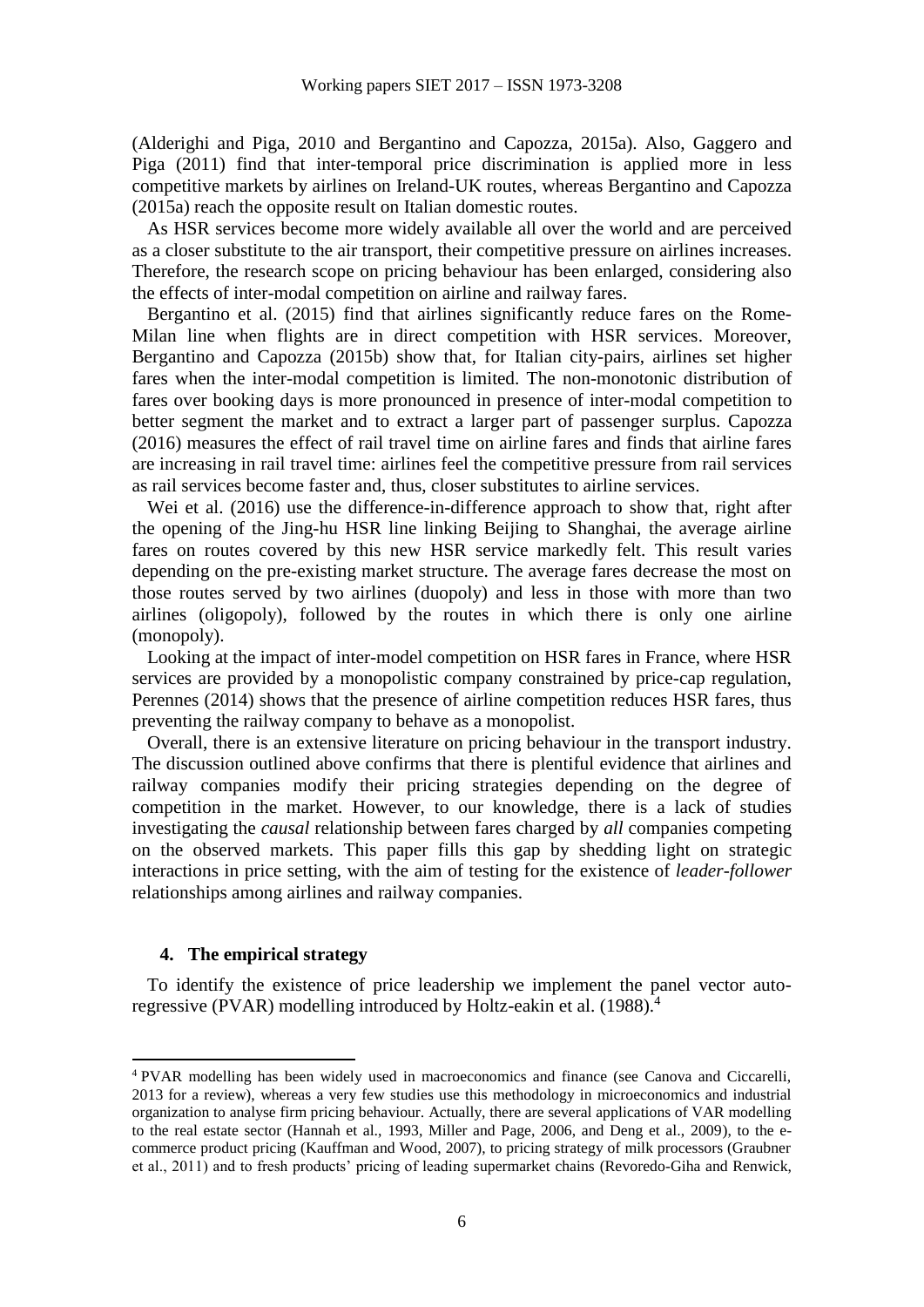Pooling cross-sectional units have some advantages: first, the assumption of time stationarity can be relaxed because the presence of a large number of cross-sectional units allows for lag coefficients that vary over time; second, the asymptotic distribution theory for a large number of cross-sectional units does not require the vector autoregression to satisfy the usual conditions that rule out unit and explosive roots.<sup>5</sup>

We specify the following *k*-variate PVAR model represented by the following system of linear equations:

 $i \in \{1, ..., N\}, t \in \{1, ..., T_i\},\$ 

$$
\Delta P_{it} = A_0 + A(L) \; \Delta P_{it} + \nu_i + d_{it} + \epsilon_{it}
$$
 [1]

where:

- the cross-sectional dimension *i* is a unique combination of transport services provided by competing airlines and railway companies;
- *t* is the time dimension defined by the booking days before departure;
- $-\Delta P_{it}$  is the vector of dependent variables constructed as daily percentage change of fares:  $(P_{it} - P_{it-1})/P_{it-1} \times 100;$
- *L* is the lag operator;
- A represents the matrices of parameters to be estimated;
- $v_i$  are dependent variable-specific fixed effects;
- $-d_{it}$  are the company-specific time effects (i.e. booking day dummies) introduced for capturing the inter-temporal pricing behaviour of each transport company and the gradual increase in the load factor resulting from departure approaching;
- $\varepsilon_{it}$  is the idiosyncratic error term.

The dependent variable is defined as the daily percentage change of fares for two main reasons. First, it is appropriate for the investigation of price leadership, since we can test whether a fare change by one company is followed by a fare change by the other companies. Second, the series of fares might contain a trend, due to the date of departure that progressively approaches, that we can remove with first differencing. This is verified through appropriate testing.

Because of the correlation between  $v_i$  and the regressors we apply the Helmert transformation (i.e., forward mean-difference) to remove  $v_i$ . The system of equation is estimated by GMM using the lags of the regressors as instruments (Arellano and Bover, 1995; Blundell and Bond, 1998). We estimate three PVAR models, one for each of the selected city-pair markets.

#### *4.1 Pre - estimation: Model (lag) selection criteria*

To define the optimal lag order, we use the moment and model selection criteria (MMSC) for GMM models proposed by Andrews and Lu (2001), resembling the widely-used Bayesian (BIC), Akaike (AIC) and Hannan-Quinn (HQIC) information criteria, based on Hansen's J (1982) test statistics of over-identifying restrictions. Andrews and Lu (2001) conduct a Monte Carlo experiment to evaluate the finite sample performance of the model selection criteria. The MMSC BIC is found to perform better

**.** 

<sup>2012).</sup> However, all these applications use only time-series data (i.e. they not have any cross-sectional dimension).

<sup>5</sup> See Holtz-eakin et al., 1988, page 1373.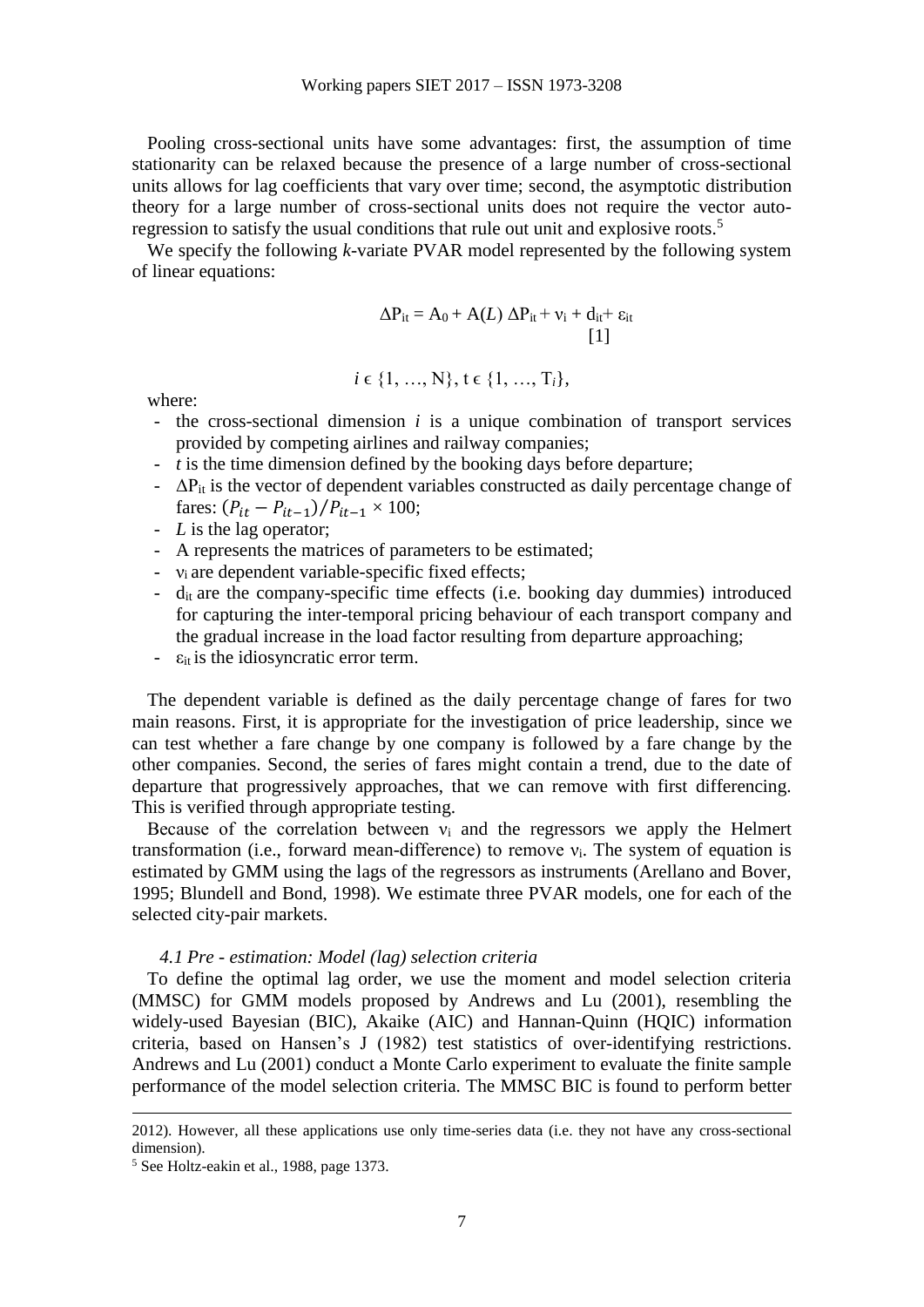in selecting the correct model and moment conditions in a variety of contexts when dynamic panel data are used. For this reason, we include the number of lag for which the MMSC BIC point to a lower value.

### *4.2 Post - estimation: Granger causality test*

The Granger (1969) causality test ascertains whether the lags of the endogenous variables enter the equation of another endogenous variable (Enders, 2008). In this paper, the Granger causality allows to understand if a fare change by one company (represented on the right-hand-side of equation [1]) Granger-causes, in the subsequent period, a fare change by the other company (represented on the left-hand-side). We can end up with the following scenarios:

- 1. if a *unidirectional and positive causality* is found, then a fare change by one company (the *leader*) causes a fare change in the *same direction* by one or more companies in the subsequent period (the *followers*). This would suggest that a *leader-follower* relationship exists;
- 2. if a *unidirectional and negative causality* is found, then a fare change by one company causes a fare change in the *opposite direction* by the one other or more companies in the subsequent period. This would be the indication of a weak form of oligopolistic competition;
- 3. if a *bidirectional and positive causality* is found, then a fare change by one company causes a fare change in the *same direction* by the one other or more companies in the subsequent period, but also the *vice-versa* happens. This would be indicative of both strong competition and collusion. In this case, the average price on the market needs to be considered to ascertain whether competition or collusion is occurring;
- 4. if a *bidirectional and negative causality* is found, then a fare change by one company causes a fare change in the *opposite direction* by the one other or more companies in the subsequent period, but also the *vice-versa* happens. This would be the indication of a non-collusive oligopolistic competition;
- 5. if a *bidirectional causality with opposite signs* is found, a strategic interaction in price setting is occurring, but it is difficult to exactly determine which form of competition is taking place;
- 6. finally, if Granger causality does not exist, the companies are supposed to be independent in their pricing strategies.

### **5. Data collection and preliminary analysis**

The database we construct is unique and not replicable. One-way cheapest fares have been collected by simulating the purchase of tickets from each transport company's website for the 30 days prior to departure for 379 combinations of airline and railway services operated from November 2015 to June 2016 on the three city-pairs: Rome-Bari and return, Rome-Venice and return, and Rome-Milan and return. The air and rail transport services included in the database are supposed to be in competition because, as already mentioned, the total travelling time (pure travelling time plus access/egress time) is similar – less than 4 hours for both modes –, and the distance is between 200 and 800 km.

To ensure a good coverage of the typical trips on these corridors, several business services (same day return) and leisure services (short and long weekend visits) have been identified (see Table 3).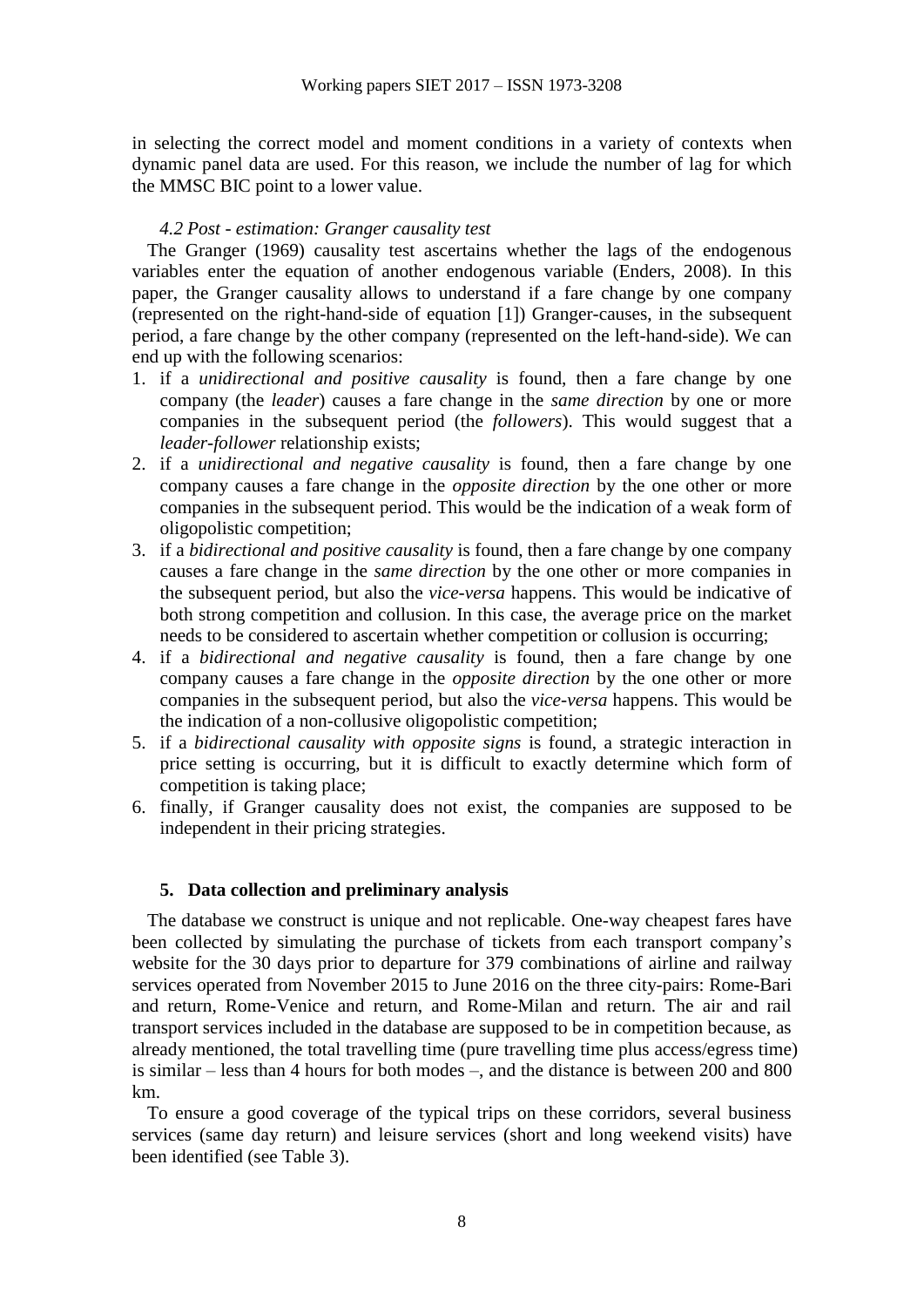| Origin-Destination                                 | <b>Type</b>                  | Departure date             |                            |  |
|----------------------------------------------------|------------------------------|----------------------------|----------------------------|--|
| Bari - Rome, and return                            | Same day return,<br>business | 10 November 2015;          | 3 December 2015;           |  |
|                                                    |                              | 15 December 2015;          | 2 February 2016;           |  |
|                                                    |                              | 19 May 2016;               | 7 June 2016.               |  |
| Rome - Bari, and return                            | Long weekend, leisure        | 4 to 8 December 2015;      | 2 to 5 June 2016.          |  |
| Rome - Bari, and return                            | Short weekend, leisure       | 12 to 14 February 2016;    | 29 April to 1 May<br>2016. |  |
| Venice - Rome, and return Same day return, leisure |                              | 10 November 2015;          | 3 December 2015;           |  |
|                                                    |                              | 15 December 2015;          | 7 June 2016.               |  |
| Rome - Venice, and return Long weekend, leisure    |                              | 2 to 5 June 2016.          |                            |  |
|                                                    | Short weekend, leisure       | 11 to 13 December<br>2015; | 29 April to 1 May<br>2016. |  |
| Milan - Rome, and return                           | Same day return, leisure     | 10 November 2015;          | 3 December 2015;           |  |
|                                                    |                              | 15 December 2015;          | 19 May 2016.               |  |
| Rome - Milan, and return                           | Same day return, leisure     | 10 November 2015;          | 3 December 2015;           |  |
|                                                    |                              | 15 December 2015;          | 19 May 2016.               |  |
| Milan - Rome, and return                           | Long weekend, leisure        | 2 to 5 June 2016.          |                            |  |

Table 3. Details of the data collection.

We identify train rides that are in competition with flights as those departing up to one hour before the flights and arriving up to one hour later. This hypothesis was slightly relaxed for the Rome-Bari city-pair, where the number of transport services is lower than other city-pair markets (see Table 2). The same applies to competition among airlines, since the number of flights of the low-cost airline Ryanair is lower than to those of full-service airline Alitalia.

Table 4 shows the average absolute difference, in minutes, among the departing times of competing transport services, distinguishing between the transport modes.

| City-pair     | Difference between departing time |           |          |  |  |  |  |
|---------------|-----------------------------------|-----------|----------|--|--|--|--|
|               | Air/Air                           | Rail/Rail | Air/Rail |  |  |  |  |
| Rome - Bari   | 105                               |           | 107      |  |  |  |  |
| Bari - Rome   | 89                                |           | 64       |  |  |  |  |
| Rome - Venice |                                   | 68        | 52       |  |  |  |  |
| Venice - Rome |                                   | 56        | 53       |  |  |  |  |
| Rome - Milan  | 84                                | 19        | 36       |  |  |  |  |
| Milan - Rome  | 59                                | 27        | 39       |  |  |  |  |

Table 4. Average absolute difference between departing time of competing transport services (in minutes).

These figures can be interpreted as a supplementary measure of intra- and inter-modal competition. Indeed, the lower is the difference among departing times, the greater is the degree of substitution of transport services; thus, the greater is the degree of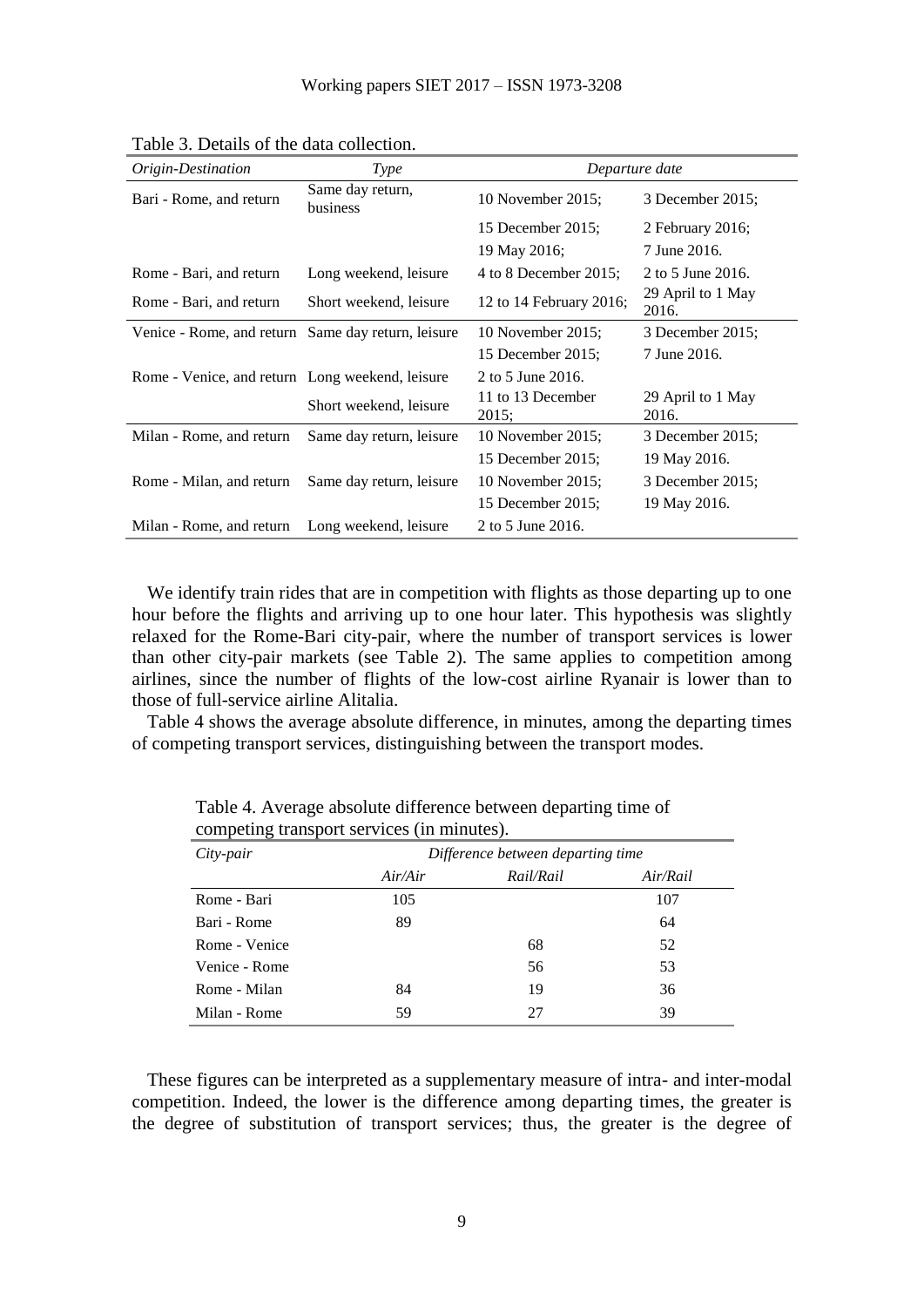competition. Based on this definition, it appears that the Rome Milan city-pair has the greatest degree of competition, while the Rome-Bari city-pair has the lowest.

The average daily fares over the booking days for the transport companies are shown in Figure 1. Alitalia's fares are presented separately from fares set by the other companies. This is done to better appreciate the inter-temporal profile of fares, since the flag airline sets relatively higher fares compared to the other transport companies.





The inter-temporal profiles of fares of Alitalia and Trenitalia are smoother compared to the profiles of the other transport companies that, instead, exhibits some high-low price movements. The price differences across companies are also shown by descriptive statistics reported in Table 5.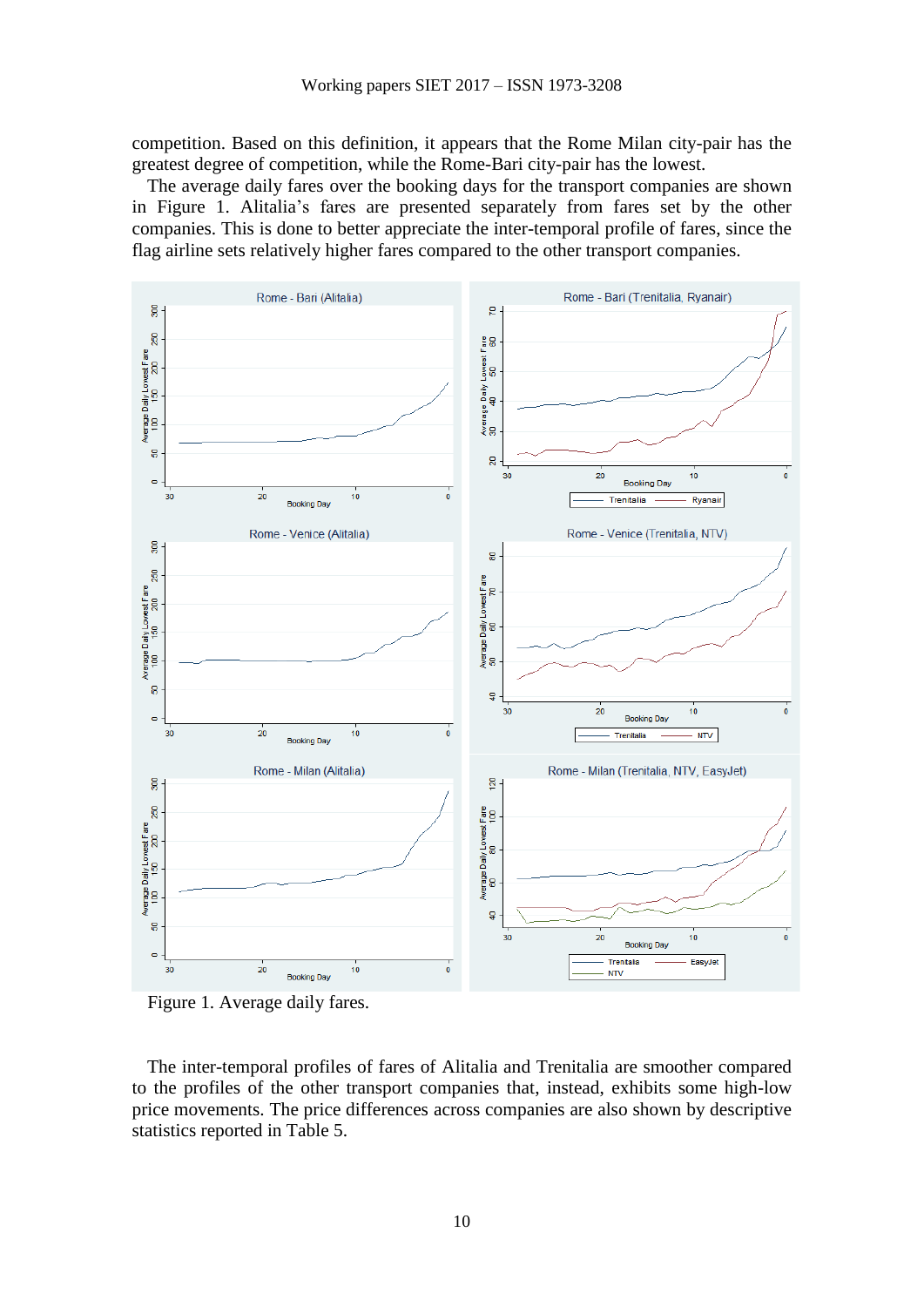| л.<br>City-pair | Company    | Mean   | Std. Dev. | Min    | Max    |
|-----------------|------------|--------|-----------|--------|--------|
|                 | Alitalia   | 116.03 | 24.91     | 96.34  | 186.32 |
| Rome - Bari     | Ryanair    | 33.24  | 13.06     | 22.38  | 73.05  |
|                 | Trenitalia | 44.06  | 7.72      | 36.66  | 66.27  |
|                 |            |        |           |        |        |
|                 | Alitalia   | 92.43  | 34.38     | 68.22  | 203.76 |
| Rome - Venice   | Trenitalia | 62.12  | 7.50      | 53.60  | 82.79  |
|                 | <b>NTV</b> | 53.03  | 6.23      | 44.86  | 70.39  |
|                 |            |        |           |        |        |
|                 | Alitalia   | 147.83 | 40.76     | 110.93 | 282.81 |
|                 | EasyJet    | 59.39  | 16.84     | 45.52  | 109.07 |
| Rome - Milan    | Trenitalia | 70.89  | 6.49      | 63.75  | 92.12  |
|                 | <b>NTV</b> | 45.64  | 6.94      | 37.48  | 67.58  |

Table 5. Descriptive statistics for the average lowest fares.

Figure 2, 3 and 4 shows the average daily change of fares by transport companies on the considered city-pairs, respectively.



Figure 2. Average daily change of fares on Rome-Bari.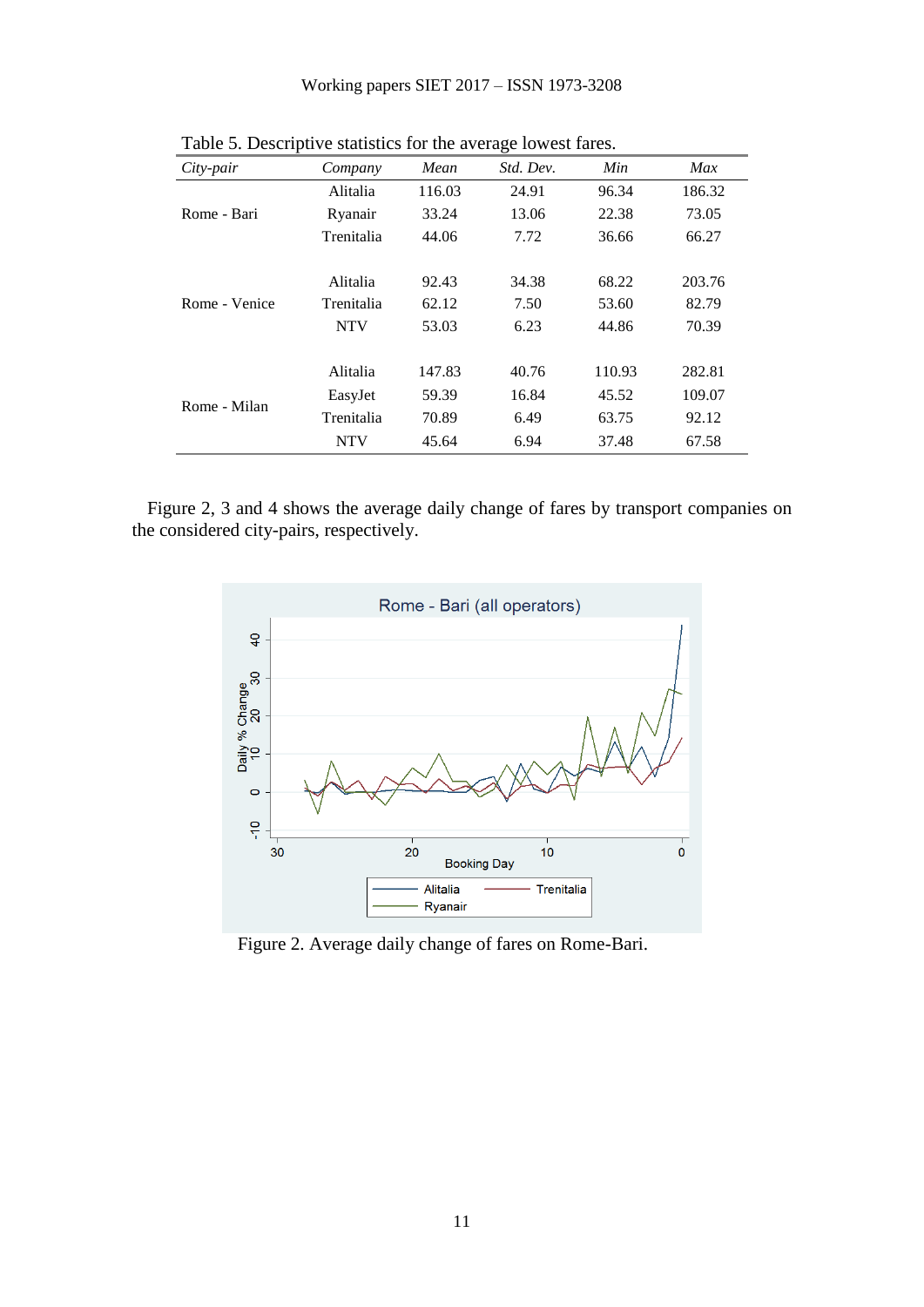

Figure 3. Average daily change of fares on Rome-Venice.



Figure 4. Average daily change of fares on Rome-Milan.

On the Rome-Bari city-pair, Ryanair is the company showing, on average, more frequent and wider price changes over the booking days. Alitalia's price changes are modest until around one week before departure, becoming henceforth larger that those of Ryanair. Instead, Trenitalia shows contained price changes over the period.

On the Rome-Venice city-pair, NTV exhibits, on average, more frequent and wider price changes over the booking days. As before, Alitalia's price changes are modest until one week before departure, becoming larger in the last week, whereas Trenitalia shows minor price changes over the period.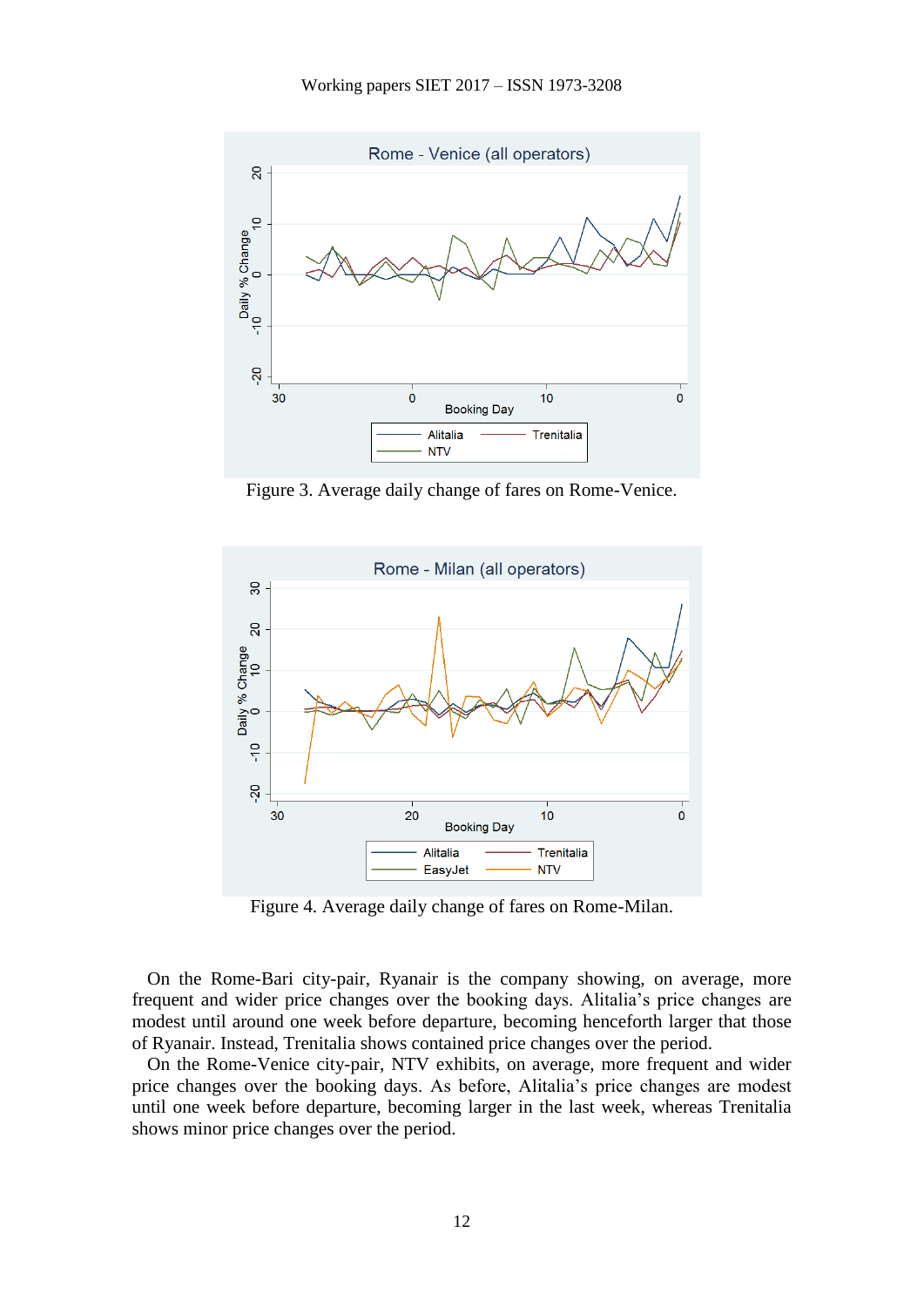On the Rome-Milano city-pair, price changes by Alitalia and Trenitalia move almost identically over the booking days, except for the last week in which they diverge. EasyJet and NTV show the broader price changes.

The discussion above is useful to get an idea on how price changes evolve over time. However, the causal relationship can be inferred only from the results of PVAR estimations.

#### **6. Results**

Before presenting estimation results, we discuss some issues regarding the lag selection and the stability condition.

In Table 6 we show the results of the lag selection procedure using the MMSC BIC.

|           |             | <i>MMSC BIC</i> |              |
|-----------|-------------|-----------------|--------------|
|           | Rome - Bari | Rome - Venice   | Rome - Milan |
| $lag - 1$ | $-108.516$  | $-75.115$       | 469.032      |
| $lag - 2$ | $-77.214$   | $-62.105$       | 268.349      |
| $lag - 3$ | $-29.140$   | $-22.844$       | 283.591      |
| $lag - 4$ | $-55.802$   | $-46.926$       | $-31.580$    |

Table 6. Lag selection

Looking at the lowest value of MMSC BIC, the optimal number of lags for Rome-Bari and Rome-Venice city-pairs is one, whereas the optimal number of lags for Rome-Milan city-pair is four.

The stability condition of PVAR models is verified if the modulus of each eigenvalue of the companion matrix is strictly less than one.<sup>6</sup> The stability implies that the PVAR is invertible, has an infinite-order vector moving-average representation, providing known interpretation to the impulse-response functions (IRFs). Figure 5 shows that the stability condition is satisfied since all the eigenvalues lie inside the unit circle.



Figure 5. Stability condition of PVAR models.

**.** 

<sup>6</sup> See Hamilton (1994) and Lutkepohl (2005).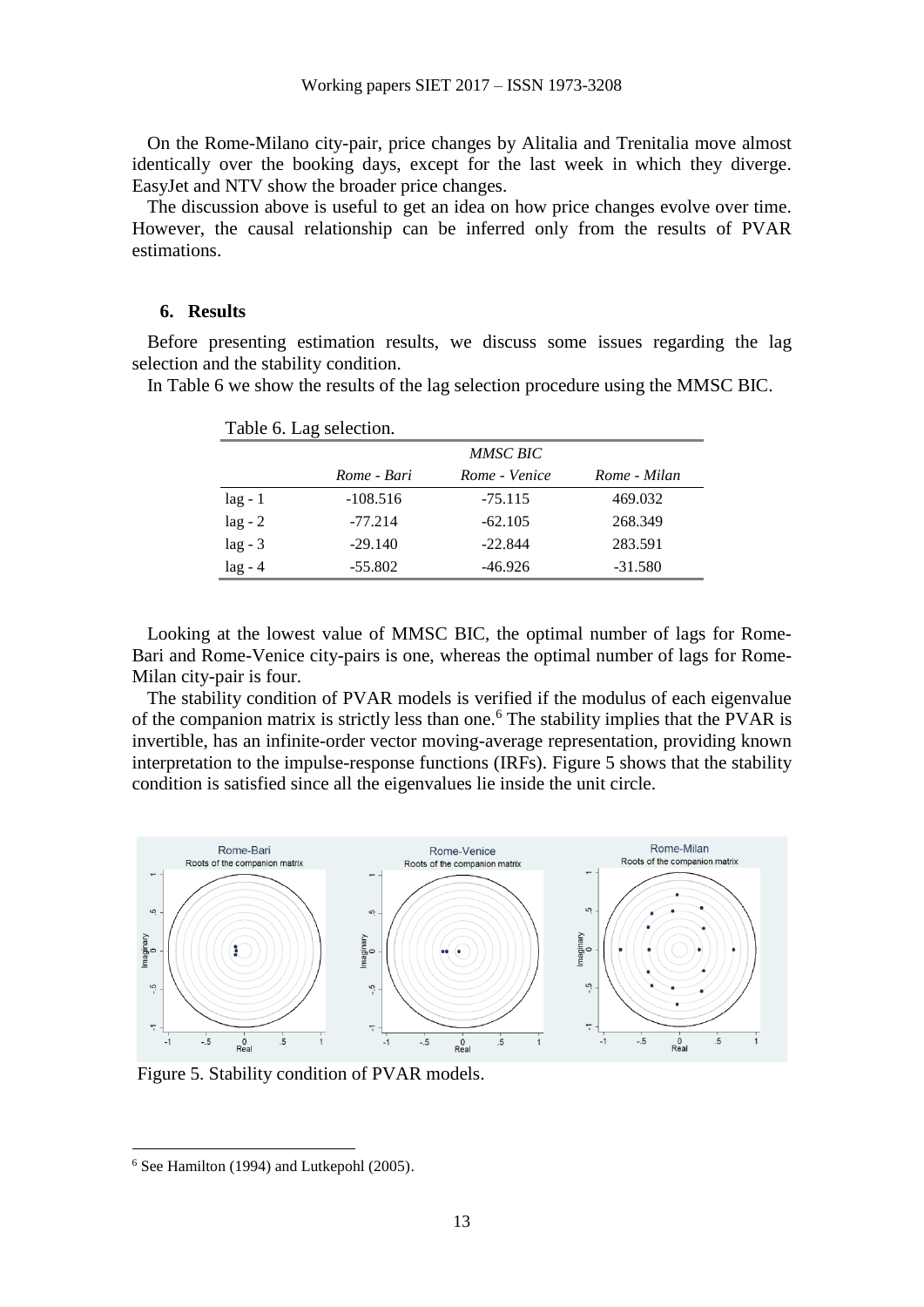From Table 7(a) to Table 7(c), we present the results for estimations together with the Granger causality.<sup>7</sup> The Granger causality tests for the joint significance of lagged variables. When only the first lag is introduced in the equation, the p-value associated to the related coefficient shows itself the Granger causality.

Starting from Table 7(a), we show the first set of estimates on the Rome-Bari city-pair market.

| Dependent variable: daily<br>Lagged dependent<br>change of the lowest fare<br>variable $(t-1)$ |            | Coefficient | p-value | <b>Granger Test</b><br>$(p-value)$ |
|------------------------------------------------------------------------------------------------|------------|-------------|---------|------------------------------------|
| Alitalia                                                                                       | Alitalia   | $-0.054$    | 0.411   |                                    |
|                                                                                                | Trenitalia | 0.173       | 0.003   | 8.675(0.003)                       |
|                                                                                                | Ryanair    | 0.002       | 0.923   | 0.009(0.923)                       |
|                                                                                                |            |             |         |                                    |
| Trenitalia                                                                                     | Alitalia   | $-0.037$    | 0.105   | 2.623(0.105)                       |
|                                                                                                | Trenitalia | $-0.177$    | 0.001   |                                    |
|                                                                                                | Ryanair    | 0.002       | 0.839   | 0.041(0.839)                       |
| Ryanair                                                                                        | Alitalia   | $-0.019$    | 0.692   | 0.157(0.692)                       |
|                                                                                                | Trenitalia | 0.018       | 0.637   | 0.223(0.637)                       |
|                                                                                                | Ryanair    | $-0.102$    | 0.002   |                                    |
| N. observations                                                                                | 1,932      |             |         |                                    |
| N. panels                                                                                      | 71         |             |         |                                    |

Table 7(a). Estimation results of PVAR model on the Rome-Bari city-pair market.

Booking day dummies are always included but not reported.

1

It emerges a *unidirectional and positive causality* between Alitalia and Trenitalia. A price change by Trenitalia Granger-causes a price change by Alitalia in the subsequent period in the *same* direction. This is the evidence of price leadership, where the *leader*  is Trenitalia and the *follower* is Alitalia. The price changes of Ryanair are neither influenced by nor influence other companies.

This finding is very interesting since the *leader-follower* relationship occurs between a railway company and an airline company. This might suggest that the two companies compete for the same consumer segment, with Alitalia adapting to the pricing behaviour of Trenitalia.

In Table 7(b), we report the second set of estimates on the Rome-Venice city-pair.

<sup>7</sup> We use the Stata package developed by Abrigo and Love (2015) to estimate PVAR models and to implement Granger causality tests and optimal model (lag) selection.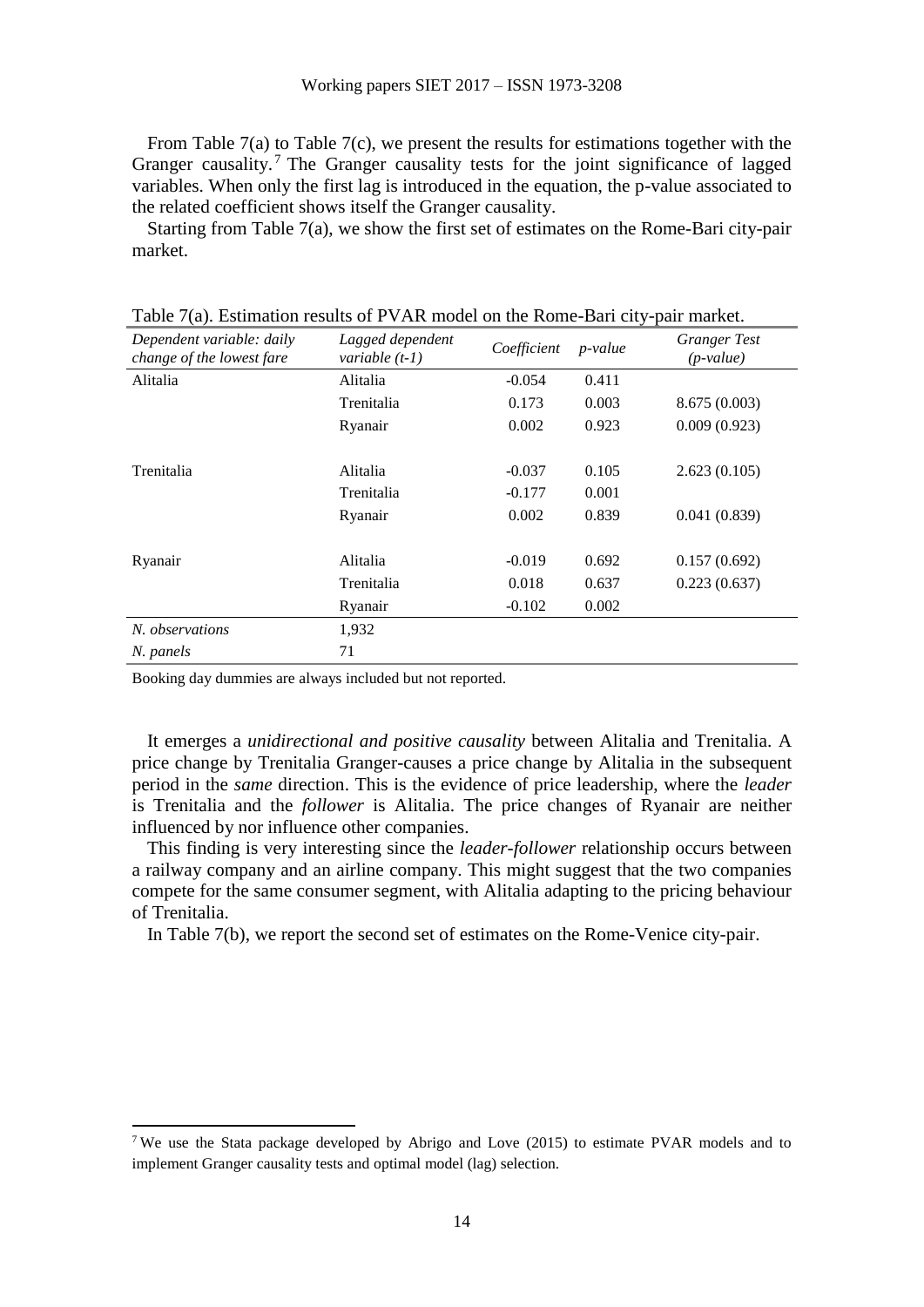| Dependent variable: daily<br>change of the lowest fare | Lagged Dependent<br>variable $(t-1)$ | Coefficient | $p$ -value | <b>Granger Test</b><br>$(p-value)$ |
|--------------------------------------------------------|--------------------------------------|-------------|------------|------------------------------------|
| Alitalia                                               | Alitalia                             | $-0.040$    | 0.313      |                                    |
|                                                        | Trenitalia                           | 0.006       | 0.859      | 0.031(0.859)                       |
|                                                        | <b>NTV</b>                           | 0.047       | 0.038      | 4.299(0.038)                       |
| Trenitalia                                             | Alitalia                             | $-0.023$    | 0.178      | 1.818 (0.178)                      |
|                                                        | Trenitalia                           | $-0.182$    | 0.001      |                                    |
|                                                        | <b>NTV</b>                           | $-0.031$    | 0.02       | 5.379 (0.020)                      |
| <b>NTV</b>                                             | Alitalia                             | $-0.033$    | 0.063      | 3.468(0.063)                       |
|                                                        | Trenitalia                           | 0.096       | 0.019      | 5.49 (0.019)                       |
|                                                        | <b>NTV</b>                           | $-0.301$    | 0.000      |                                    |
| N. observations                                        | 2,365                                |             |            |                                    |
| N. panels                                              | 88                                   |             |            |                                    |

Table 7(b). Estimation results of PVAR model on the Rome-Venice.

Booking day dummies are always included but not reported.

**.** 

On this city-pair, we find no evidence of price leadership. The results indicate two *bidirectional causalities with opposite signs* between Alitalia and NTV and between Trenitalia and NTV.

First, a price change by NTV Granger-causes a price change by Alitalia in the subsequent period in the *same* direction. Moreover, a price change by Alitalia Grangercauses a price change by NTV in the subsequent period in the *opposite* direction. While Alitalia seems to adapt its pricing to NTV's changes, on the other side NTV differentiates its pricing from Alitalia.

Second, a price change by NTV Granger-causes a price change by Trenitalia in the subsequent period in the *opposite* direction, but a price change by Trenitalia Grangercauses a price change by NTV in the subsequent period in the *same* direction. In this case, NTV modifies its pricing following Trenitalia's changes, whereas Trenitalia differentiates its pricing strategy from NTV.

NTV, the new comer, appears to be influenced by both rival companies, although in different ways. Its pricing moves in the same direction of the railway's pricing, whilst it deviates from the airline's pricing. At the same time, the new comer's pricing influences competitors' pricing.

All in all, the Rome-Venice city-pair market appears quite dynamic, with strong strategic interdependencies among players, but none of them is price leader.

In Table 7(c) we present the estimations on the Rome-Milan city-pair market. In this case, two analysis are carried out. The first relates to the full sample of transport services provided; the second is based on restricted sample of transport services, those provided during peak hours. <sup>8</sup> As explained before, this analysis aims to verifying whether the strategic interaction between transport companies changes when the demand for travel is relatively higher.

<sup>&</sup>lt;sup>8</sup> For airlines, we consider peak-hours flights those departing from the early morning until 8:30 and from 18:00 to 21:00. For rail operators, we consider peak-hours services those running from the early morning until 8:00 and from 17:00 to 20:00.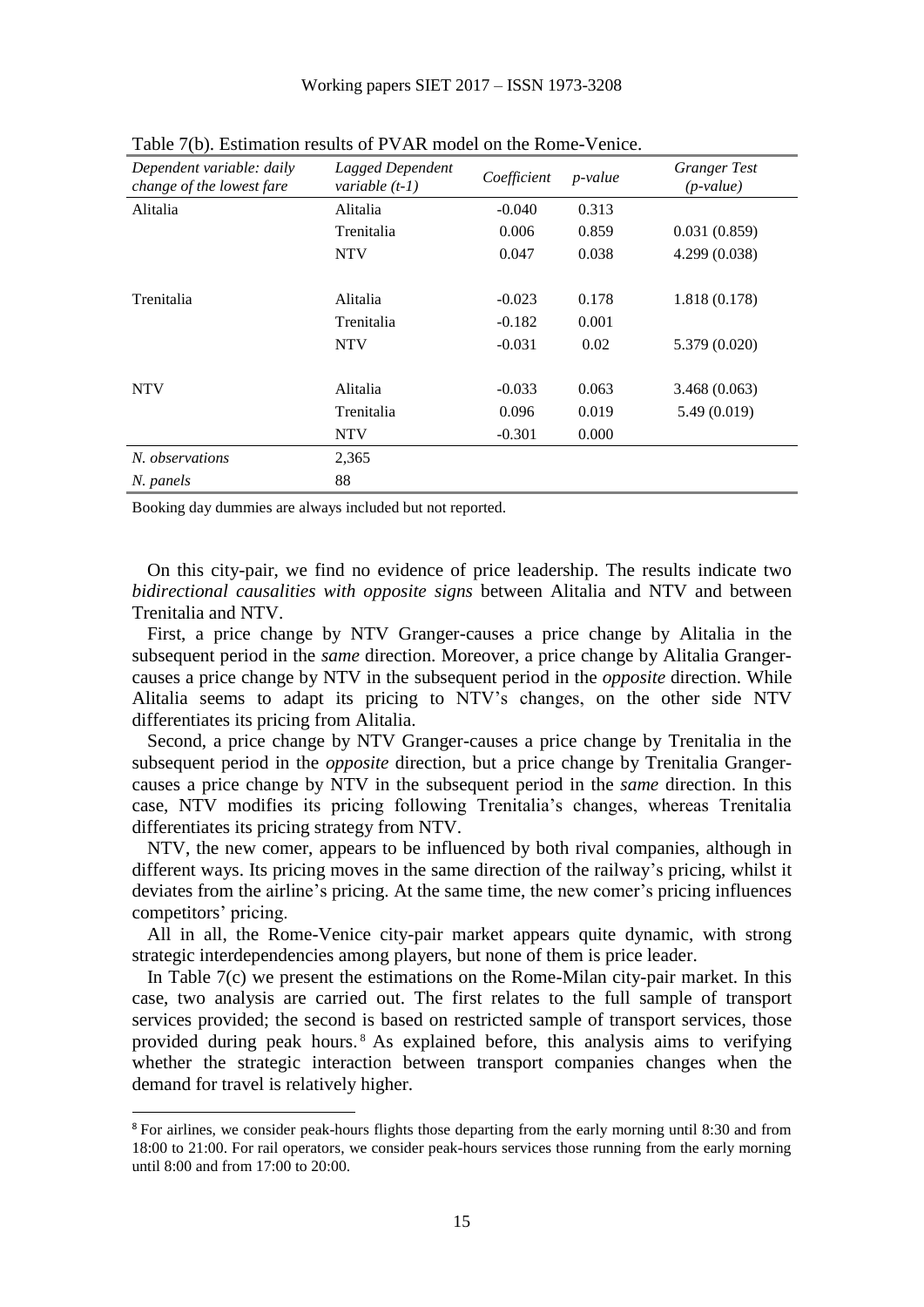The estimations on the full sample reveal two *unidirectional and positive causalities* that could be interpreted as the evidence of price leadership. One involves the two airline companies while the other involves the two railway companies.

First, a price change by Alitalia Granger-causes a price change by EasyJet in the subsequent period in the *same* direction, but the opposite does not occur. In the specific, the coefficient of the fourth lag is positive and significant, while coefficients of the third to the first lags are not significant. This entails that the reaction of EasyJet to Alitalia's price change does not occur immediately but it takes a few days.

Second, a price change by Trenitalia Granger-causes a price change by NTV in the subsequent period in the *same* direction, but the opposite does not occur. The coefficients of the third and fourth lags are positive and significant, while coefficients of the second and first lags are not.

Moreover, there are two other intermodal strategic interactions. There is a *bidirectional and negative causality* between EasyJet and NTV. A price change by EasyJet Granger-causes a price change in the *opposite direction* by NTV in the subsequent period, but also the *vice-versa* happens. Between the two companies there is a strong, non-collusive, oligopolistic competition. Moreover, there is a *bidirectional causality of opposite signs* between EasyJet and Trenitalia. First, a price change by Trenitalia Granger-causes a price change by EasyJet in the subsequent period in the *opposite* direction. However, a price change by EasyJet Granger-causes a price change by Trenitalia in the subsequent period in the *same* direction.

Interpreting all these findings together, it emerges that the clearer *leader-follower* relation is between Alitalia and EasyJet. In fact, between Trenitalia, NTV and EasyJet there is a triangular relationship. Trenitalia influences NTV, which influences and is influenced by EasyJet that, in turn, influences Trenitalia. Alitalia seems to be the only one that influences directly and indirectly competitors' pricing behaviour, but it is influenced by none of them.

Estimations on the subsample of transport services provided during peak hours show that EasyJet, Trenitalia and NTV are influenced by *all* competitors' pricing behaviour. Particularly, Alitalia's price changes have a *positive* influence on all competitors' price changes, whereas it is only weakly (positive) influenced by EasyJet, since the coefficient of the third lag of EasyJet's price change is weakly different from zero. We can consider Alitalia as the price leader during peak hours.

All in all, the results highlight the role of leader played by Alitalia in setting prices on the Rome-Milan city-pair markets both in peak and off-peak hours. The fact that Alitalia's fares are considerably higher than those of competitors (see Table 5) strengthens the intuition that the flag carrier is not influence by competitors' pricing behaviour.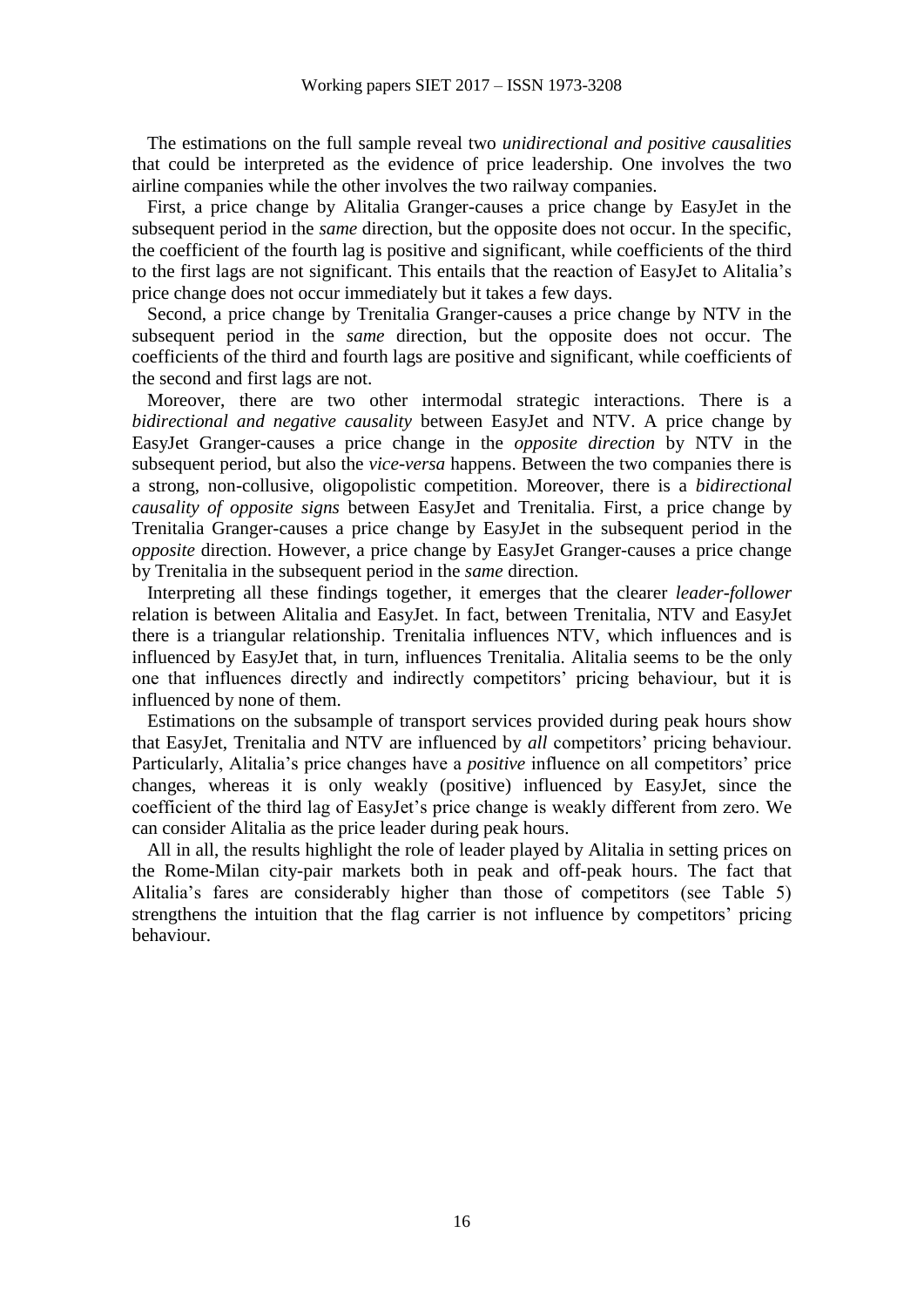| Dependent variable: daily | Lagged dependent          |                      | <b>Full Sample</b> |                     |                      | Peak hours     |                     |
|---------------------------|---------------------------|----------------------|--------------------|---------------------|----------------------|----------------|---------------------|
| change of the lowest fare | variable $(t-1$ to $t-4)$ | Coeff.               | p-value            | <b>Granger Test</b> | Coeff.               | p-value        | <b>Granger Test</b> |
| Alitalia                  | Alitalia                  | $-0.157$             | 0.000              |                     | $-0.113$             | 0.041          |                     |
|                           |                           | $-0.090$             | 0.017              |                     | $-0.039$             | 0.449          |                     |
|                           |                           | 0.085                | 0.010              |                     | 0.033                | 0.464          |                     |
|                           |                           | $-0.068$             | 0.003              |                     | $-0.015$             | 0.636          |                     |
|                           | EasyJet                   | 0.038                | 0.334              | 4.416 (0.353)       | $-0.035$             | 0.495          | 10.53 (0.032)       |
|                           |                           | 0.072                | 0.079              |                     | 0.040                | 0.471          |                     |
|                           |                           | 0.080                | 0.073              |                     | 0.125                | 0.053          |                     |
|                           |                           | 0.007                | 0.853              |                     | $-0.079$             | 0.132          |                     |
|                           | Trenitalia                | $-0.044$             | 0.218              | 4.12 (0.390)        | $-0.053$             | 0.407          | 5.237 (0.264)       |
|                           |                           | $-0.028$             | 0.417              |                     | $-0.054$             | 0.329          |                     |
|                           |                           | $-0.067$<br>$-0.057$ | 0.100<br>0.177     |                     | $-0.116$<br>$-0.126$ | 0.062<br>0.043 |                     |
|                           | <b>NTV</b>                | $-0.010$             | 0.452              | 6.456(0.168)        | $-0.044$             | 0.059          | 5.378 (0.251)       |
|                           |                           | 0.007                | 0.587              |                     | $-0.009$             | 0.575          |                     |
|                           |                           | 0.046                | 0.012              |                     | 0.025                | 0.425          |                     |
|                           |                           | 0.005                | 0.653              |                     | $-0.025$             | 0.083          |                     |
| EasyJet                   | Alitalia                  | $-0.015$             | 0.184              | 9.993 (0.041)       | 0.005                | 0.684          | 22.855 (0.000)      |
|                           |                           | $-0.002$             | 0.904              |                     | 0.064                | 0.000          |                     |
|                           |                           | $-0.007$             | 0.525              |                     | 0.032                | 0.071          |                     |
|                           |                           | 0.023                | 0.046              |                     | 0.039                | 0.006          |                     |
|                           | EasyJet                   | $-0.118$             | 0.000              |                     | $-0.210$             | 0.000          |                     |
|                           |                           | 0.100                | 0.000              |                     | 0.044                | 0.124          |                     |
|                           |                           | 0.047                | 0.119              |                     | 0.030                | 0.261          |                     |
|                           |                           | 0.285                | 0.000              |                     | 0.354                | 0.000          |                     |
|                           | Trenitalia                | $-0.024$             | 0.032              | 65.319 (0.000)      | $-0.014$             | 0.488          | 32.997 (0.000)      |
|                           |                           | $-0.048$             | 0.000              |                     | $-0.056$             | 0.002          |                     |
|                           |                           | $-0.099$             | 0.000              |                     | $-0.104$             | 0.000          |                     |
|                           |                           | $-0.021$             | 0.096              |                     | $-0.053$             | 0.002          |                     |
|                           | <b>NTV</b>                | $-0.021$             | 0.002              | 73.686 (0.000)      | $-0.033$             | 0.000          | 52.333 (0.000)      |
|                           |                           | $-0.046$             | 0.000              |                     | $-0.063$             | 0.000          |                     |
|                           |                           | $-0.056$             | 0.000              |                     | $-0.047$             | 0.000          |                     |
|                           |                           | $-0.029$             | 0.000              | 4.934 (0.294)       | $-0.030$             | 0.001          |                     |
| Trenitalia                | Alitalia                  | 0.027<br>0.052       | 0.214<br>0.031     |                     | 0.091<br>0.143       | 0.005<br>0.000 | 17.903 (0.001)      |
|                           |                           | 0.016                | 0.477              |                     | 0.002                | 0.948          |                     |
|                           |                           | 0.012                | 0.483              |                     | 0.047                | 0.062          |                     |
|                           | EasyJet                   | 0.026                | 0.423              | 15.143 (0.004)      | $-0.019$             | 0.689          | 22.319 (0.000)      |
|                           |                           | 0.090                | 0.010              |                     | 0.151                | 0.003          |                     |
|                           |                           | 0.140                | 0.000              |                     | 0.211                | 0.001          |                     |
|                           |                           | 0.084                | 0.012              |                     | 0.164                | 0.007          |                     |
|                           | Trenitalia                | $-0.300$             | 0.000              |                     | $-0.399$             | 0.000          |                     |
|                           |                           | $-0.228$             | 0.000              |                     | $-0.407$             | 0.000          |                     |
|                           |                           | $-0.084$             | 0.052              |                     | $-0.281$             | 0.000          |                     |
|                           |                           | 0.012                | 0.838              |                     | $-0.082$             | 0.370          |                     |
|                           | <b>NTV</b>                | 0.011                | 0.502              | 2.861 (0.581)       | 0.027                | 0.258          | 12.850 (0.012)      |
|                           |                           | 0.021                | 0.233              |                     | $-0.016$             | 0.551          |                     |
|                           |                           | 0.020                | 0.349              |                     | 0.078                | 0.002          |                     |
|                           |                           | 0.021                | 0.173              |                     | 0.023                | 0.307          |                     |
| <b>NTV</b>                | Alitalia                  | 0.012                | 0.568              | 5.967 (0.202)       | 0.039                | 0.185          | 9.561 (0.048)       |
|                           |                           | $-0.011$             | 0.656              |                     | 0.043                | 0.247          |                     |
|                           |                           | 0.000                | 0.987              |                     | $-0.027$             | 0.433          |                     |
|                           |                           | 0.037<br>$-0.042$    | 0.042              | 50.154 (0.000)      | 0.045<br>$-0.171$    | 0.077<br>0.017 | 28.551 (0.000)      |
|                           | EasyJet                   | $-0.048$             | 0.333<br>0.302     |                     | $-0.105$             | 0.133          |                     |
|                           |                           | $-0.144$             | 0.001              |                     | $-0.267$             | 0.000          |                     |
|                           |                           | 0.164                | 0.005              |                     | $-0.012$             | 0.856          |                     |
|                           | Trenitalia                | 0.036                | 0.162              | 11.474 (0.022)      | 0.121                | 0.002          | 10.222(0.037)       |
|                           |                           | $-0.031$             | 0.277              |                     | 0.031                | 0.462          |                     |
|                           |                           | 0.060                | 0.074              |                     | 0.057                | 0.198          |                     |
|                           |                           | 0.052                | 0.049              |                     | 0.046                | 0.240          |                     |
|                           | <b>NTV</b>                | $-0.225$             | 0.000              |                     | $-0.195$             | 0.000          |                     |
|                           |                           | $-0.135$             | 0.000              |                     | $-0.108$             | 0.000          |                     |
|                           |                           | $-0.136$             | 0.000              |                     | $-0.151$             | 0.000          |                     |
|                           |                           | $-0.086$             | 0.000              |                     | $-0.089$             | 0.004          |                     |
| N. observations           |                           | 4739                 |                    |                     | 2477                 |                |                     |
| N. panels                 |                           | 220                  |                    |                     | 113                  |                |                     |

## Table 7(c). Estimation results of PVAR model on the Rome-Milan.

Booking day dummies are always included but not reported.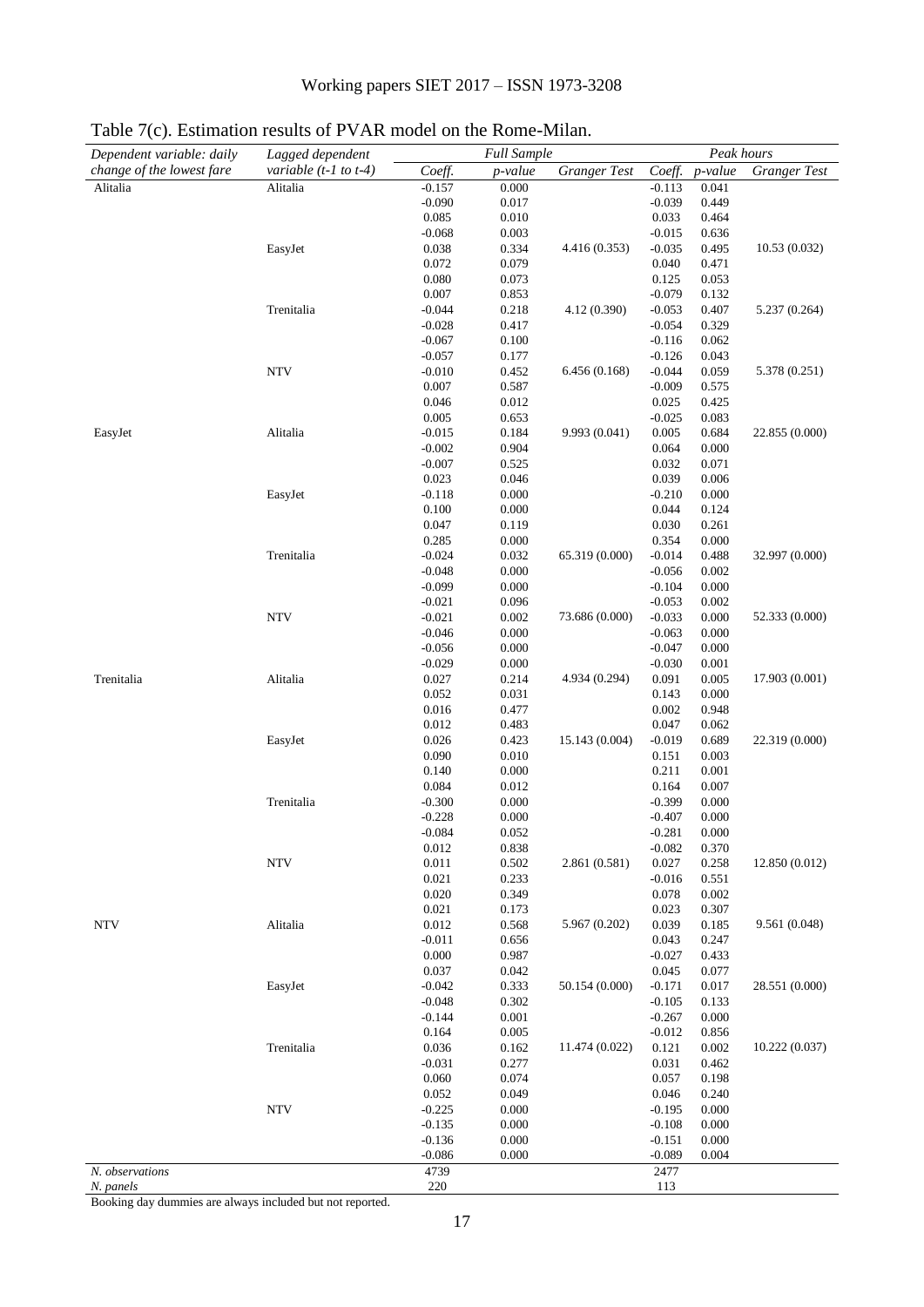#### **7. Conclusions**

In this paper, we empirically explore the strategic interaction in price setting behaviour in the Italian passenger transport market to uncover the existence of price leadership. This market is well suited to the research purpose given its oligopolistic structure, with pricing being one of the principal elements of competition among transport companies. Moreover, the selected city-pair markets differ from one another with respect to the number of competing companies and to the degree of substitutability of the transport services offered. We exploit this heterogeneity to study the price leadership in different competitive environments. Furthermore, the Italian market is the only one in Europe where on-track competition in HSR services is effective, which allows to observe pricing behaviour when also intermodal competition with airlines occurs.

The contribution of our work is threefold. First, we contribute to the empirical research on price leadership, which is quite limited. Second, we contribute to the literature on pricing strategies in the transport industry. Although this research field is widely explored, there is no paper that studies the *leader-follower* relationship. Third, the PVAR model is used as an econometric tool to address microeconomic topic, whereas this methodology is mostly used to analyse the interdependence among series of macroeconomic and financial variables, while the application to microeconomic variables is rather scarce.

Our results provide evidence of the existence of price leadership in two of the three city-pair markets observed. Interestingly, the strategic interaction occurs also among companies operating in different transport sectors. We do not find a result that is common to all the observed markets. On the contrary, results differ across city-pair markets: one company can be a *leader* on a given city-pair market and a *follower* on another. The heterogeneity of the results can be explained by the different competitive environment characterising each citypair market. All in all, what emerges is that in the analysed markets the incumbents dominate. The role of *leader* is held, in fact, on a city-pair market by Trenitalia, and on another city-pair market by Alitalia, which are the incumbent companies in the rail sector and in the air sector, respectively. Finally, Alitalia appears to be the leader also in peak hours, when demand is thicker.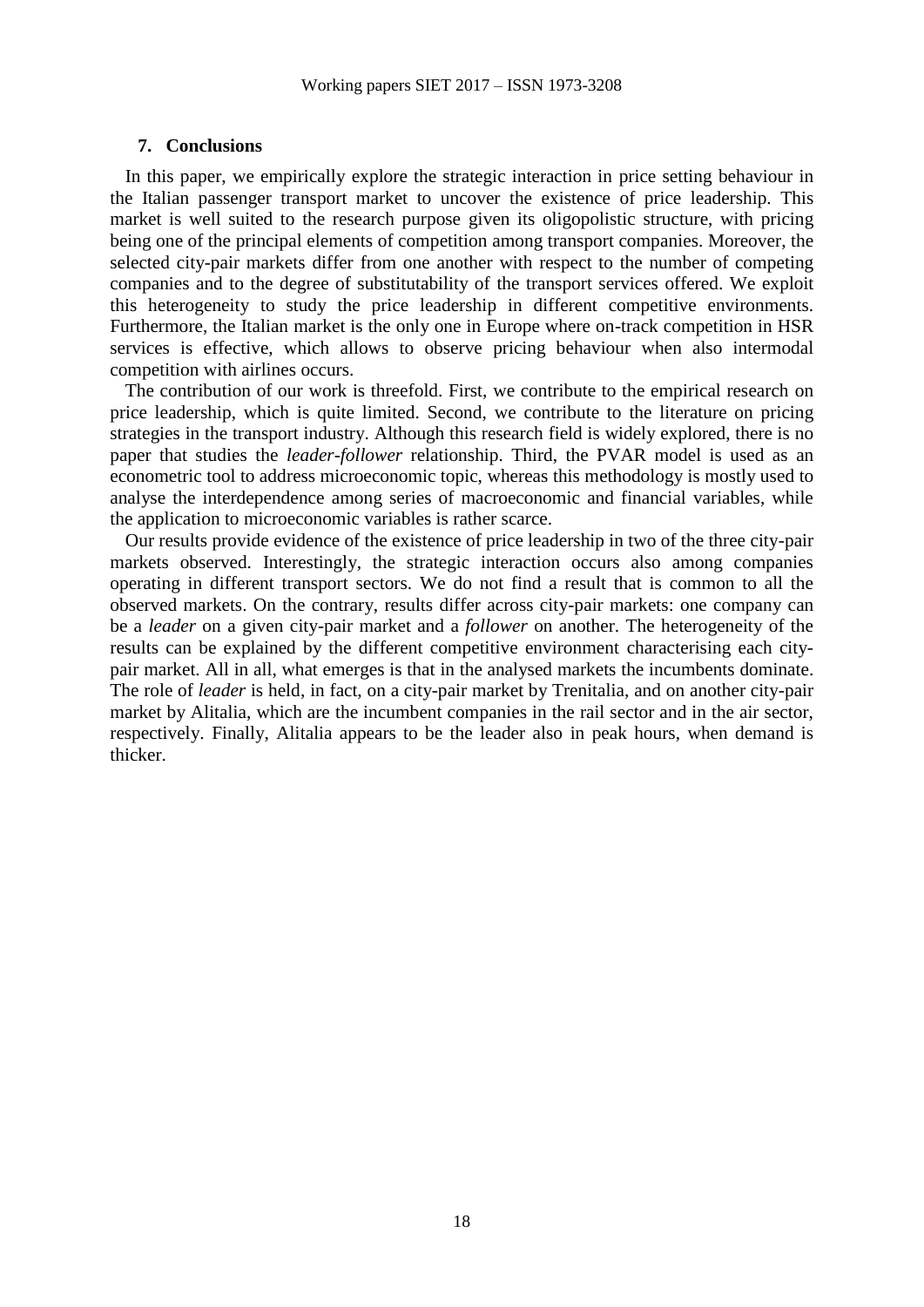*References*

- Abrigo, M. R., Love, I. 2015. Estimation of panel vector autoregression in Stata: A package of programs.
- Alderighi, M., Piga, C.A. 2010. On-line Booking and Revenue Management: Evidence from a Low-Cost Airline. *Review of Economic Analysis*, 2(3): 272-286.
- Andrews, D.W.K., Lu. B. 2001. Consistent model and moment selection procedures for GMM estimation with application to dynamic panel data models. *Journal of Econometrics*, 101: 123-164.
- Arellano, M., Bover, O. 1995. Another look at the instrumental-variable estimation of errorcomponents models. *Journal of Econometrics* 68: 29-52.
- Atkinson, B. 2009. Retail Gasoline Price Cycles: Evidence from Guelph, Ontario Using Bi-Hourly, Station-Specific Retail Price Data. *Energy Journal*, 30(1): 85-109.
- Bergantino, A.S., 2015. Incumbents and new entrants. In *Rail Economics, Policy and Regulation in Europe*, Finger M., Messulam P. (ed.), Edward Elgar, London.
- Bergantino, A.S., 2017, *Open Access Passenger Rail Competition: the case of Italy*, proceedings of the Colloque on Concurrence et régulation: Quelles perspectives pour le transport ferroviaire? Paris, 29th June 2017.
- Bergantino, A. S., Capozza, C., Capurso, M. 2015. The impact of open access on intra-and inter-modal rail competition. A national level analysis in Italy. *Transport Policy*, 39, 77-86.
- Bergantino, A.S., Capozza, C. 2015a. Airline Pricing Behavior under Limited Inter-modal Competition. *Economic Inquiry*, 53(1): 700–713.
- Bergantino, A. S., Capozza, C. 2015b. One price for all? Price discrimination and market captivity: Evidence from the Italian city-pair markets. *Transportation Research Part A: Policy and Practice*, 75: 231-244.
- Blundell, R., Bond, S. 1998. Initial conditions and moment restrictions in dynamic panel data models. *Journal of Econometrics*, 87: 11-143.
- Borenstein, S. 1989. Hubs and high fares: dominance and market power in the US airline industry. *RAND Journal of Economics*, 20(3): 344-365.
- Borenstein, S., Rose, N.L. 1994. Competition and price dispersion in the US airline industry. *Journal of Political Economy*, 102(4): 653-683.
- Brueckner, J.K., Lee, D. Singer, E.S. 2013. Airline competition and domestic US airfares: A comprehensive reappraisal. *Economics of Transportation*, 2(1): 1-17.
- Button, K. 2012. Is there any economic justification for high-speed railways in the United States? *Journal of Transport Geography*, 22: 300-302.
- Canova, F., Ciccarelli, M. 2013. Panel Vector Autoregressive Models: A Survey. In Thomas B. Fomby, T.B., Kilian, L., Murphy, A. (ed.) *VAR Models in Macroeconomics – New Developments and Applications: Essays in Honor of Christopher A. Sims (Advances in Econometrics, Volume 32)*, Emerald Group Publishing Limited, pp.205 - 246
- Capozza, C. 2016. The effect of rail travel time on airline fares: first evidence from the Italian passenger market. *Economics of Transportation*, 6: 18-24.
- Cooper, D. 1997. Barometric price leadership. *International Journal of Industrial Organization*, 15: 301-325.
- Deneckere, R., Kovenock, D. 1992. Price leadership. Review of Economic Studies, 59: 143- 162.
- Deng, C., Ma, Y., Chiang, Y. M. 2009. The Dynamic Behavior of Chinese Housing Prices. *International Real Estate Review*, 12(2): 121-134.
- Eckert, A. 2003. Retail price cycles and the presence of small firms. *Journal of Industrial Organization*, 21: 151-170.
- Enders, W. 2008. *Applied econometric time series*. John Wiley & Sons.
- Gaggero, A.A., Piga, C.A. 2010. Airline competition in the British Isles. *Transportation Research Part E: Logistics and Transportation Review*, 46(2): 270-279.